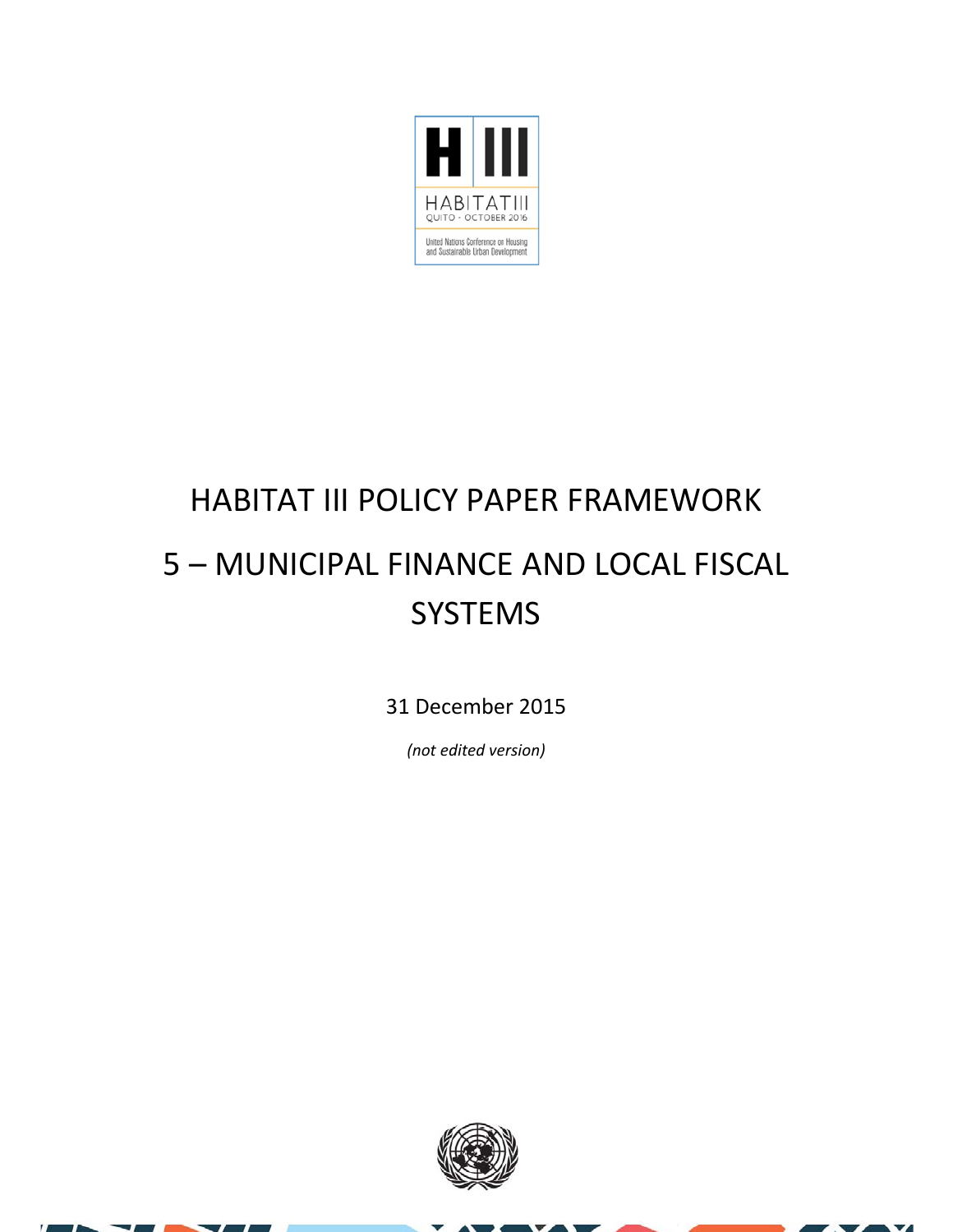

*This Habitat III Policy Paper Framework has been prepared by the Habitat III Policy Unit 5 members and submitted by 31 December 2015. It has followed the Habitat III Policy Paper Framework template provided by the Habitat III Secretariat to all Habitat III Policy Units<sup>1</sup> .* 

*Habitat III Policy Units are co‐led by two international organizations and composed by a maximum of 20 experts each, bringing together individual experts from a variety of fields, including academia, government, civil society and other regional and international bodies.* 

*The composition of the Policy Unit 5 can be consulted at www.habitat3.org* 

<sup>1.</sup> Note by the Secretariat: In specific cases slightly changes to the Habitat III Policy Paper Framework template have been accepted such as addition of executive summaries, introductions, bibliography, etc. However all frameworks have been adapted to the three basic expected accomplishments: challenges, priorities and implementation. The Habitat III Policy Paper Framework template can be consulted at: www.habitat3.org



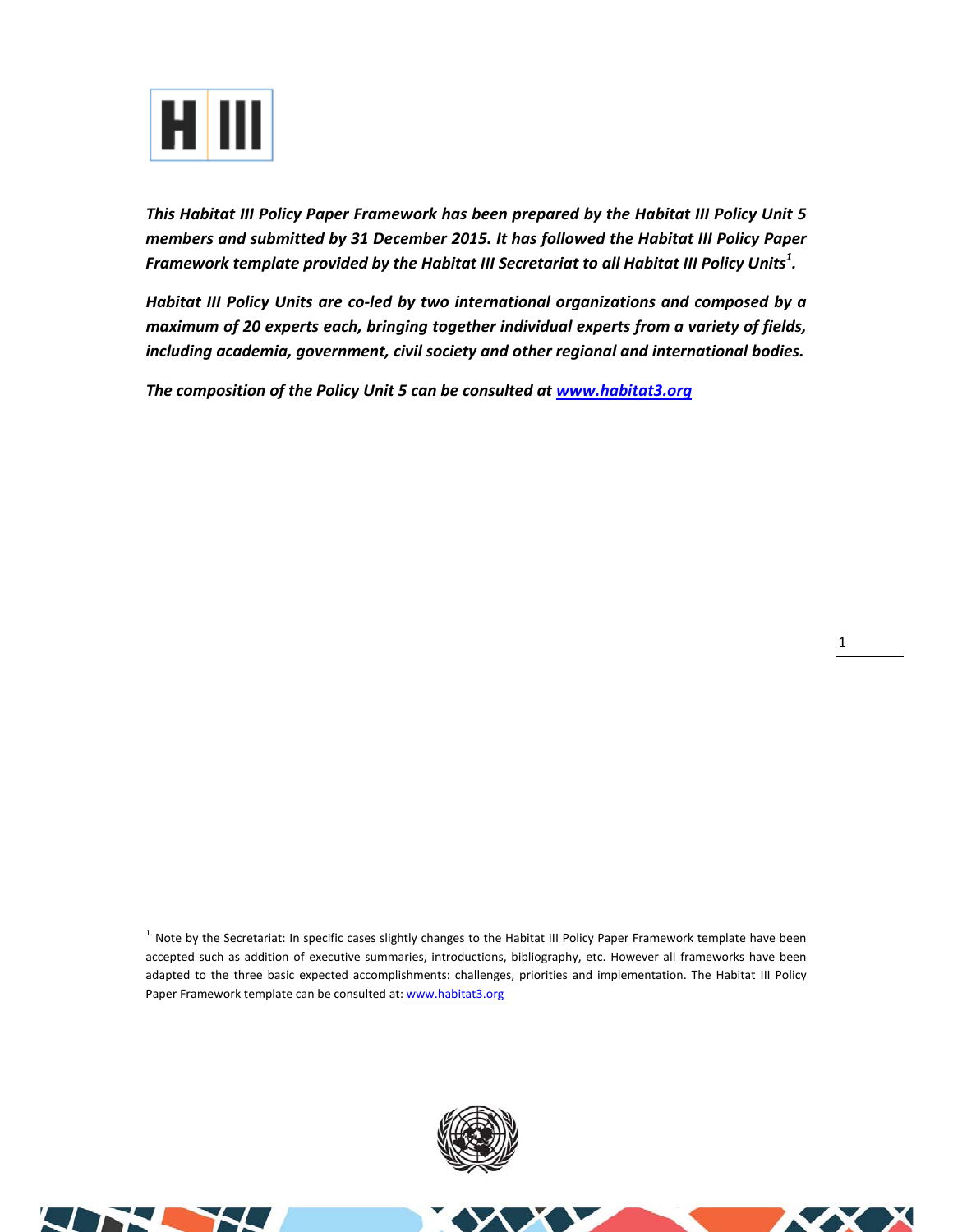

#### **Overview**

Fiscally healthy municipal governments enable communities to invest in social and economic infrastructure that promotes higher quality of life, sustains economic growth, and helps localities to prepare for and mitigate the effects of natural and financial crises. Municipal finance is the operational fulcrum on which the success of ongoing, rapid urbanization rests.

Sound performance of local government is also fundamental to the achievement of SDG 11, the New Urban Agenda, and the realization of climate change mitigation goals agreed at C0P21. Key points include:

- Municipal governments oversee the provision of public goods and services to a growing majority of the world's inhabitants. Accordingly, improving the capacity of municipal governments to fund those services, and the transparency and accountability of the funding process, impacts the quality of life and level of citizen engagement in the political process.
- There is strong, but widely unacknowledged, national interest in ensuring productive urban economies, as they represent a disproportionate and growing share of nations' GDPs. Steady economic growth requires properly financed and functioning municipal governments, institutions, and infrastructure.
- Cities around the world face rapid growth and increasingly complex responsibilities (for example, responding to climate change and promoting economic growth). This is complicated by chronically insufficient funding to meet local needs in many parts of the world.
- Often, the cities facing the most pressing problems also face resource and capacity constraints. These include, for example, cities in developing countries that require significant infrastructure investment to provide basic services to growing populations and expanding urban areas. It also includes second‐ and third‐tier cities (by population size), which represent collectively a larger share of national population than mega-cities but receive significantly less attention from national governments.
- The design of municipal finance systems can have a significant impact on equity, both within and between a nation's cities. How revenues are raised and how expenditure responsibilities are defined and implemented can exacerbate or alleviate social, political, gender and economic inequality, or access to human rights.
- Some of the most reliable and effective revenue sources and financing tools used by municipal governments are land‐based. Proper use of the property tax and land value capture, among other land‐based tools, can help to create sustainable and fiscally healthy communities.



2



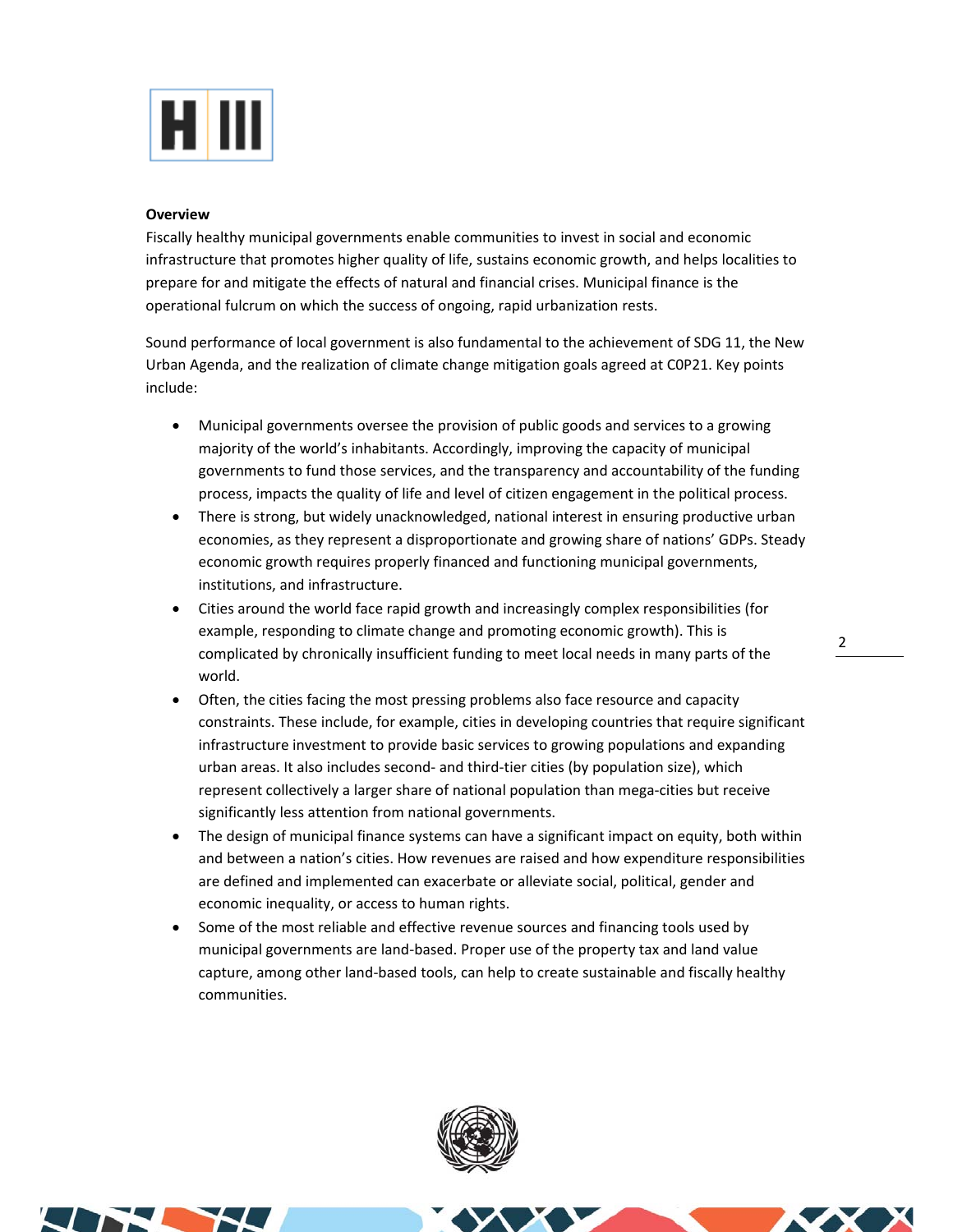

Across the world, municipal finance systems comprise five key elements<sup>2</sup>:

- 1. Rules of the game and capacities
- 2. Expenditures
- 3. Revenues
- 4. Financial management
- 5. Borrowing

The relative strength or weakness of these aspects of municipal finance systems determines whether a local government will be able to make the necessary investments to deliver public goods and services to meet the basic needs and preferences of its population. Moreover, an appraisal of the strengths or weaknesses of these aspects of municipal finance systems can help national, subnational, and the local governments to identify interventions that can improve the performance of their respective financial systems.

It should be stressed that country circumstances, and the concrete characteristics of municipal finance systems within the five areas outlined above, vary widely. In some countries, municipal finance systems function fairly effectively across all five dimensions outlined above. At the other extreme, there are countries in which systems and capacities are weak in all areas. Between, there lies a complicated spectrum in which countries may have fairly effectively functioning systems in some areas (e.g. intergovernmental transfers), but deep-seated weaknesses in others (e.g. own source revenues, or borrowing). Clearly, these differences need to be understood in defining the specific challenges and related remedial actions that are required in any given country. This Framework Paper – and the Policy Paper which will follow ‐ aims to provide a generic understanding of the key issues in order to guide such efforts.

<sup>2.</sup> Note by the Secretariat: This Policy Paper framework has followed the main expected accomplishments: challenges, priorities and implementation. Subsections suggested in the template have only been partly followed and divided by the Policy Unit members in these subsections: Rules of the Games and Capacities; Expenditures; Revenues; Financial Management; Borrowing and Special Issues.





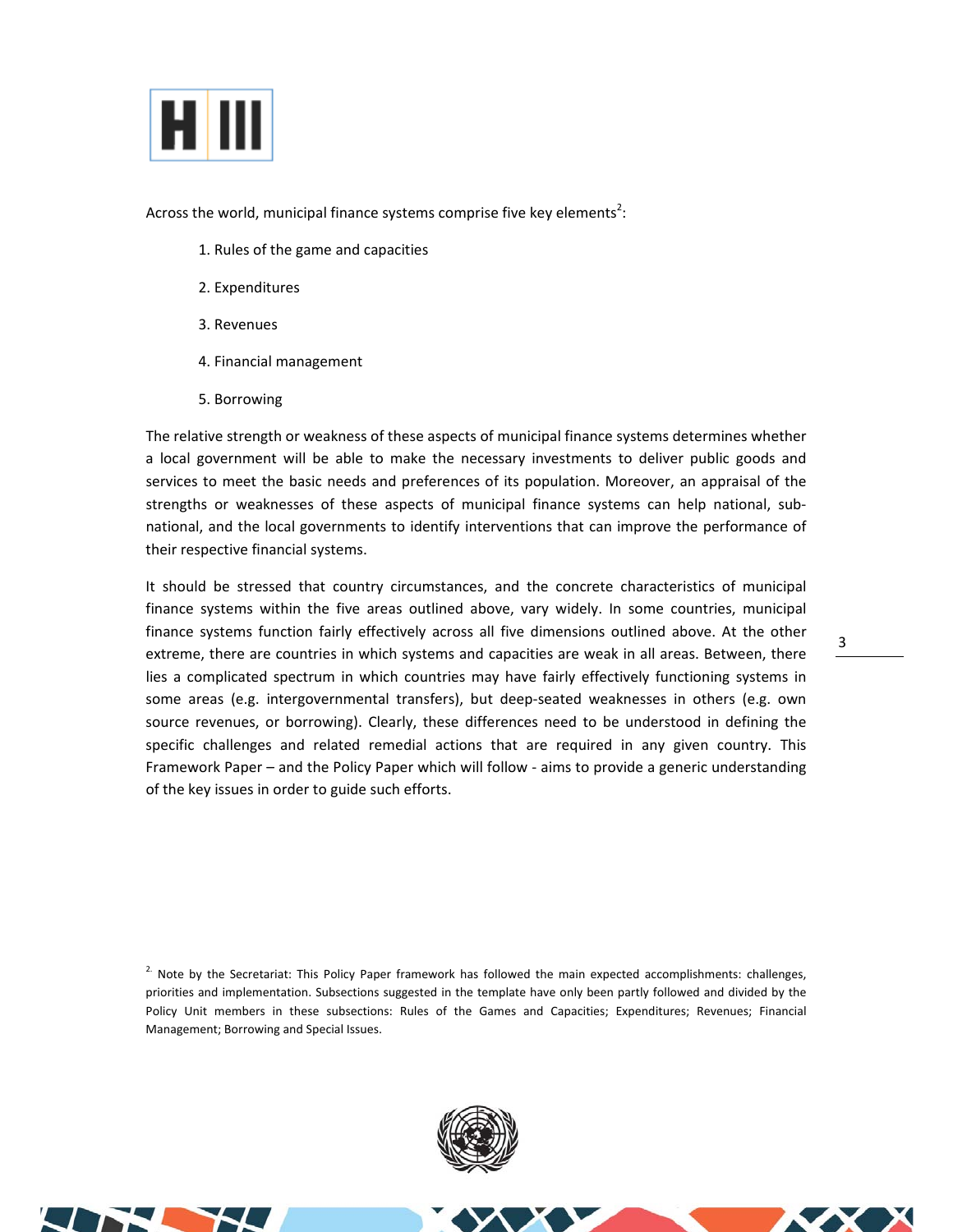

| 1. Challenges |                                                             |                                                                                                                                                                                                                                                                                                                                                                                                                                                                                                                                                                                                                                                                                                                                                                                                                                                                                                                                                                                                                                                                                                                               |
|---------------|-------------------------------------------------------------|-------------------------------------------------------------------------------------------------------------------------------------------------------------------------------------------------------------------------------------------------------------------------------------------------------------------------------------------------------------------------------------------------------------------------------------------------------------------------------------------------------------------------------------------------------------------------------------------------------------------------------------------------------------------------------------------------------------------------------------------------------------------------------------------------------------------------------------------------------------------------------------------------------------------------------------------------------------------------------------------------------------------------------------------------------------------------------------------------------------------------------|
|               | <b>Rules of the</b><br><b>Game and</b><br><b>Capacities</b> | Much of what enables or constrains the ability of local government to manage its financial health<br>lies outside of its control. For example, macroeconomic policies can affect, positively or negatively,<br>the purchasing power of the population and therefore, the generation of municipal revenues.<br>Among the most important enablers of municipal fiscal health is the broader intergovernmental<br>system of which local government is a part, and the legal and institutional framework that define<br>the powers of local government to manage its affairs. These include, but are not limited to, the<br>authority to impose and collect taxes on people and corporations, and procedures to resolve<br>conflicts and controversies that emerge between local governments, citizens, the private sector,<br>and/or higher levels of government. Accordingly, many consider an appropriate "rule of law" to be                                                                                                                                                                                                  |
|               |                                                             | necessary for the existence of effective municipal finance systems. Specific challenges include:<br>National constitutions, and statutory frameworks, that clearly and appropriately allocate<br>$\bullet$<br>powers and responsibilities between local and national governments, and sets an<br>enforcement framework for rules and contracts, are often missing or weak.<br>Enabling legislation, and the institutional framework, required for effective local collection<br>of own-source revenue, particularly in places where collection is weak or non-existent.<br>Judiciary procedures and capacities for resolving disputes regarding the collection of<br>$\bullet$<br>revenues and the enforcement of rules and contracts are non-existent or weak.<br>Municipal fragmentation poses a concern where the political boundaries of local<br>$\bullet$<br>governments and concomitant institutions that conform to the boundaries are<br>incommensurate with the economic and demographic structure they are trying to support.<br>Municipal financial performance depends on local government organization, and the |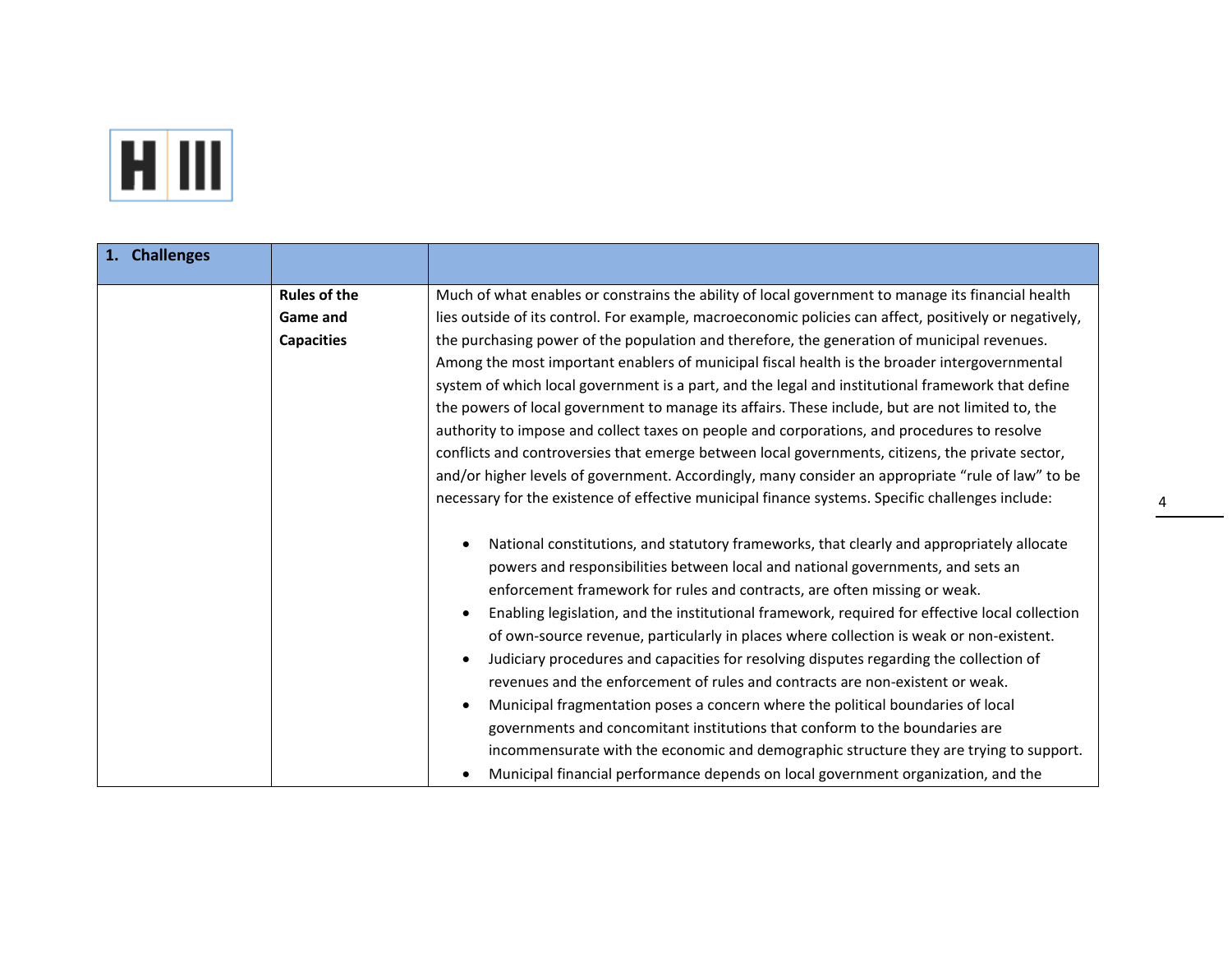# **FIII**

|                     | capacity of local officials to manage finances and execute responsibilities and authority in                                                                                                                                                                                               |
|---------------------|--------------------------------------------------------------------------------------------------------------------------------------------------------------------------------------------------------------------------------------------------------------------------------------------|
|                     | accordance with policy and the rule of law. Local government capacities tend to be                                                                                                                                                                                                         |
|                     | constrained, often severely, and particularly in developing countries, hampering                                                                                                                                                                                                           |
|                     | municipalities' ability to implement or improve sound fiscal stewardship.                                                                                                                                                                                                                  |
| <b>Expenditures</b> | Two features that help to define the character of municipal finance systems are the scale and scope                                                                                                                                                                                        |
|                     | of their expenditure responsibilities. However, neither scale nor scope are static. As countries                                                                                                                                                                                           |
|                     | urbanize, it becomes increasingly imperative to devolve functions and mandates to local                                                                                                                                                                                                    |
|                     | governments to ensure efficient and effective infrastructure investment and service delivery, in line                                                                                                                                                                                      |
|                     | with local needs and requirements. Specific challenges include:                                                                                                                                                                                                                            |
|                     |                                                                                                                                                                                                                                                                                            |
|                     | Expenditure assignments                                                                                                                                                                                                                                                                    |
|                     | Assignment of expenditure responsibility is often overly centralized. Across the (developing)<br>world, devolution lags urbanization and/or incoherent intergovernmental systems have<br>emerged, undermining capacities and incentives for effective urban development and<br>management. |
|                     | Often, where expenditure assignments have been devolved to local governments,                                                                                                                                                                                                              |
|                     | resources sufficient for the effective fulfilment and discharge of mandates have not been<br>identified to meet these obligations.                                                                                                                                                         |
|                     | <b>Expenditure efficiency</b>                                                                                                                                                                                                                                                              |
|                     | In many countries, poor planning systems, limited skills and competencies of government                                                                                                                                                                                                    |
|                     | employees, weak accountability and corruption hamper the efficiency of municipal<br>expenditures.                                                                                                                                                                                          |
|                     | Institutional coordination between financial planning, economic development planning, and<br>land-use planning is largely absent or weak, precluding efficiencies of scope and scale with<br>respect to expenditures.                                                                      |
|                     |                                                                                                                                                                                                                                                                                            |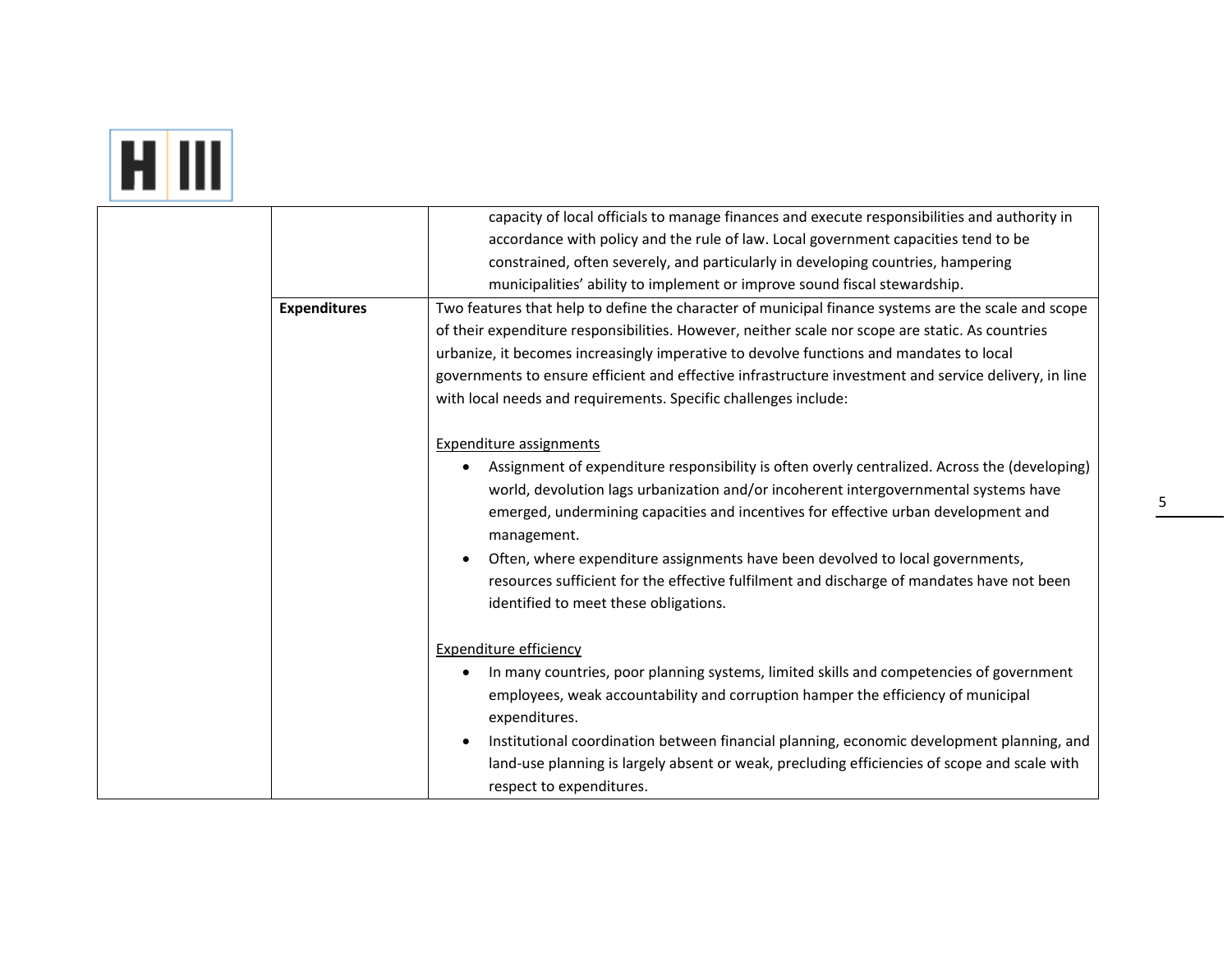| <b>Revenues</b> | Local governments rely on three basic pools of funds to manage their financial obligations: own-<br>source revenues; intergovernmental transfers; and debt, which is not a revenue source. Among the<br>cities of the world there is a high degree of variation in the character and quality of revenues.<br>Specific challenges include:<br>Own source revenues: direct taxation, indirect taxation, user fees and charges<br>Where revenue collection is devolved, control over base and rate (or tariff level) setting is<br>$\bullet$<br>often retained by higher levels of government, weakening the ability of municipalities to<br>assemble revenues that correspond to their obligations.<br>Revenue management regulations are often inappropriate for country circumstances<br>$\bullet$<br>and/or local capacity and administrative systems. |
|-----------------|---------------------------------------------------------------------------------------------------------------------------------------------------------------------------------------------------------------------------------------------------------------------------------------------------------------------------------------------------------------------------------------------------------------------------------------------------------------------------------------------------------------------------------------------------------------------------------------------------------------------------------------------------------------------------------------------------------------------------------------------------------------------------------------------------------------------------------------------------------|
|                 | Capacities for revenue collection are often weak. Methods for valuing tax bases are un- or<br>$\bullet$<br>under-developed, and tax bases are small or undiversified.<br>Informality (sections of cities excluded from tax base and service provision) can have<br>$\bullet$<br>serious implications for maintaining and growing local revenue, posing challenges to<br>promote and maintain comprehensive and equitable fiscal systems.<br>User fees and other charges are often chosen for their political expediency, at the expense<br>$\bullet$<br>of more efficient and sustainable sources of revenue.                                                                                                                                                                                                                                           |
|                 | Intergovernmental transfers<br>Aggregate funding flows from national or subnational governments to municipalities are<br>$\bullet$<br>often declining or not keeping pace with city investment and service-delivery burdens, and<br>funding allocation often fails to reflect the expenditure and infrastructure needs of local<br>governments or their limited own-source revenue capacities.<br>Grants are often ad hoc, non-transparent and allocated according to political rather than                                                                                                                                                                                                                                                                                                                                                             |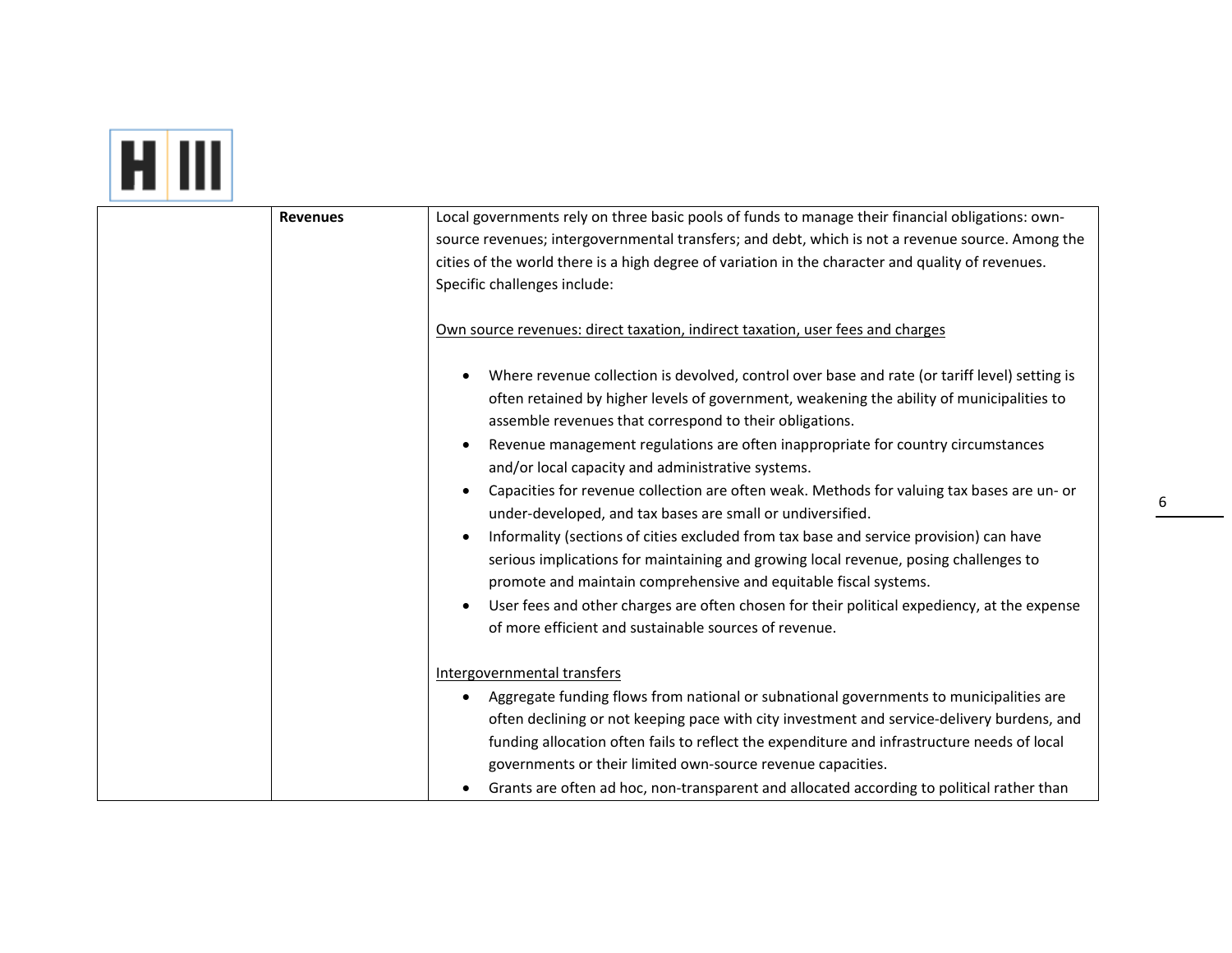## **ETTI**

|                  | equity/efficiency imperatives, and may be structured in ways that narrow local autonomy.<br>Little attention is paid to the ability of local authorities to comply with grant provisions;<br>often, intergovernmental grants to local governments are not fully utilized, often because<br>the institutional capacity is lacking within local government offices.<br>Where there are multiple grants made from higher levels of government and other donors,<br>there is little effort to align goals and local government is left to resolve conflicting<br>objectives.<br>Delays in intergovernmental transfers to local governments can engender cash-flow<br>$\bullet$<br>problems and difficulties in expenditure planning and result in ineffective and inefficient<br>spending. |
|------------------|----------------------------------------------------------------------------------------------------------------------------------------------------------------------------------------------------------------------------------------------------------------------------------------------------------------------------------------------------------------------------------------------------------------------------------------------------------------------------------------------------------------------------------------------------------------------------------------------------------------------------------------------------------------------------------------------------------------------------------------------------------------------------------------|
| <b>Financial</b> | It is incumbent on local governments to steward resources effectively, manage relationships with                                                                                                                                                                                                                                                                                                                                                                                                                                                                                                                                                                                                                                                                                       |
| management       | higher levels of government, properly account for public funds to citizens and creditors, and                                                                                                                                                                                                                                                                                                                                                                                                                                                                                                                                                                                                                                                                                          |
|                  | maintain the fiscal transparency and strengthen the accountability that is the foundation of the                                                                                                                                                                                                                                                                                                                                                                                                                                                                                                                                                                                                                                                                                       |
|                  | social contract between citizens and local government. Importantly, access to capital markets is                                                                                                                                                                                                                                                                                                                                                                                                                                                                                                                                                                                                                                                                                       |
|                  | built on this foundation. Specific challenges regarding financial management include:                                                                                                                                                                                                                                                                                                                                                                                                                                                                                                                                                                                                                                                                                                  |
|                  | Weak or non-existent citizen participation in budgeting.<br>$\bullet$                                                                                                                                                                                                                                                                                                                                                                                                                                                                                                                                                                                                                                                                                                                  |
|                  | Loss of important and scarce public resources due to corruption and/or impunity of public<br>officials.                                                                                                                                                                                                                                                                                                                                                                                                                                                                                                                                                                                                                                                                                |
|                  | Local governments often lack the organizational capacity to implement sound financial<br>management practices, including multi-year budgeting and capital investment planning,<br>cash management and ensuring sustainability of investments through effective asset<br>management as well as timely maintenance                                                                                                                                                                                                                                                                                                                                                                                                                                                                       |
|                  | Implementing and utilizing information systems for efficient resource management;                                                                                                                                                                                                                                                                                                                                                                                                                                                                                                                                                                                                                                                                                                      |
|                  | $\bullet$                                                                                                                                                                                                                                                                                                                                                                                                                                                                                                                                                                                                                                                                                                                                                                              |
|                  | Heterogeneous data collection and accounting practices, variations in quality and                                                                                                                                                                                                                                                                                                                                                                                                                                                                                                                                                                                                                                                                                                      |
|                  | consistency of reporting and auditing                                                                                                                                                                                                                                                                                                                                                                                                                                                                                                                                                                                                                                                                                                                                                  |
|                  | Effective monitoring and oversight of local government finances.                                                                                                                                                                                                                                                                                                                                                                                                                                                                                                                                                                                                                                                                                                                       |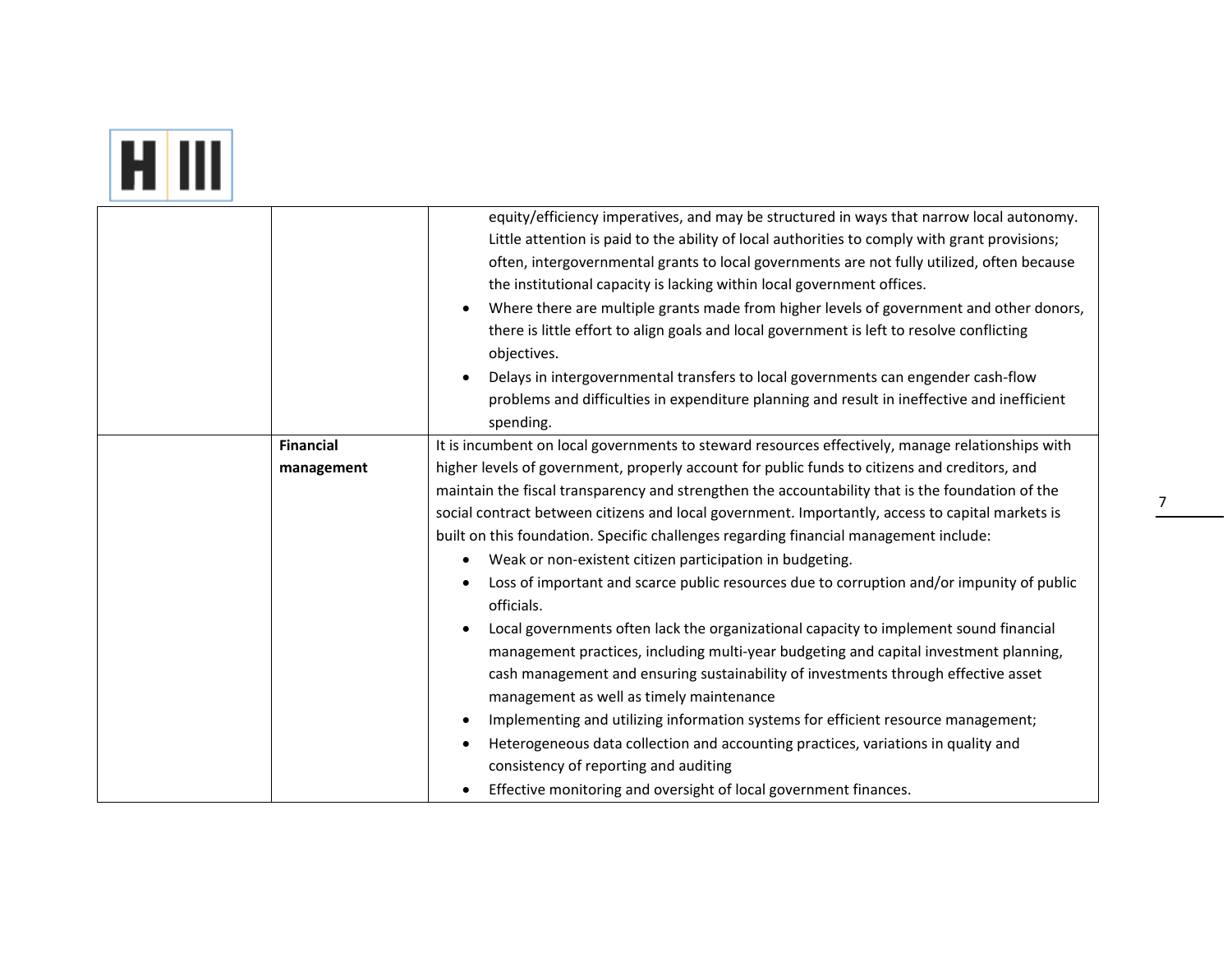| <b>Borrowing</b> | In many countries, municipal debt markets are poorly developed and municipalities do not have<br>effective access to debt financing, which leaves them to fund long term investments from current<br>revenues or financial transfers from higher levels of government. Under the right conditions, debt<br>can be an efficient and inter-generationally equitable way to fund infrastructure investment.<br>However, because debt is a mechanism that encumbers future revenues in order to raise the capital<br>that is necessary to make current investments within a municipality, too often municipalities access<br>debt markets in ways that are unsustainable in view of their current and long term liabilities.<br>Overuse of debt markets in this fashion can have disastrous consequences for fiscal solvency.<br>Specific challenges include:<br>Municipal debt markets are un- or under-developed in many countries where the proper<br>institutional and legal frameworks are missing to support the development of a primary and<br>secondary capital market.<br>Growth in municipal debt markets is constrained and does not reflect the growing<br>economic wealth of cities, or the needs of developing nations to access capital.<br>There are prevalent weaknesses and limitations in under-developed regions to the own-<br>source revenue bases necessary to secure and service debt, and the fiscal systems that<br>allow for evaluation and reporting of the credit and liquidity profile of municipal<br>governments to the capital markets or investors.<br>Municipal indebtedness: Across the income/development spectrum (low- to high-income<br>countries), situations can be found were municipal governments and urban development<br>corporations are in fiscal difficulties, to the point where they appear to confront deep,<br>structural fiscal imbalances. These situations compromise municipalities' ability to function<br>effectively, and may accumulate to the point of posing significant fiscal risks for higher-level<br>governments. |
|------------------|-------------------------------------------------------------------------------------------------------------------------------------------------------------------------------------------------------------------------------------------------------------------------------------------------------------------------------------------------------------------------------------------------------------------------------------------------------------------------------------------------------------------------------------------------------------------------------------------------------------------------------------------------------------------------------------------------------------------------------------------------------------------------------------------------------------------------------------------------------------------------------------------------------------------------------------------------------------------------------------------------------------------------------------------------------------------------------------------------------------------------------------------------------------------------------------------------------------------------------------------------------------------------------------------------------------------------------------------------------------------------------------------------------------------------------------------------------------------------------------------------------------------------------------------------------------------------------------------------------------------------------------------------------------------------------------------------------------------------------------------------------------------------------------------------------------------------------------------------------------------------------------------------------------------------------------------------------------------------------------------------------------------------------------------------------------------------------------|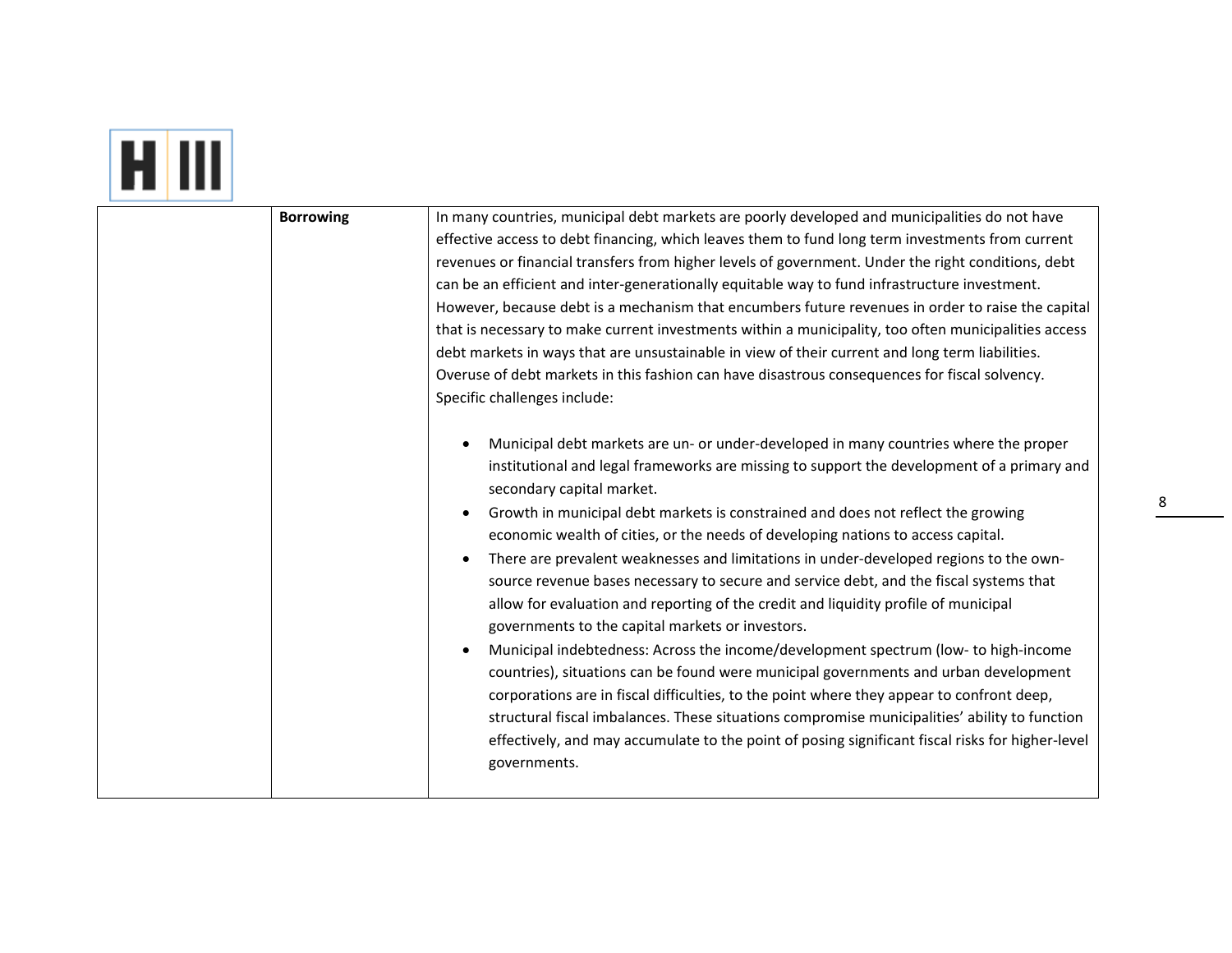#### HIII

| <b>Inequalit</b> |  |
|------------------|--|
|                  |  |

| <b>Special</b> | Inequality:                                                                                                                                                                                                                                                                                                                                                                                                                                                                                                                                                                                                                                                                                                                                                                                                                         |
|----------------|-------------------------------------------------------------------------------------------------------------------------------------------------------------------------------------------------------------------------------------------------------------------------------------------------------------------------------------------------------------------------------------------------------------------------------------------------------------------------------------------------------------------------------------------------------------------------------------------------------------------------------------------------------------------------------------------------------------------------------------------------------------------------------------------------------------------------------------|
| issues         | Given the power of local revenue systems to shape citizens' quality of life, it is unfortunate<br>that their configuration often exacerbates social, economic, and political inequities, or<br>limits access to necessary public goods and services along economic, racial, ethnic and<br>gender lines. Similarly, investments are made in ways that promulgate social, economic,<br>gender and political inequity (e.g. public transport infrastructure that serves only certain<br>populations, climate change adaptations that protect only certain neighbourhoods or<br>populations, own-source revenue structures that burden certain groups). It is critical to<br>recognize the ways in which local revenue collection and investment of public resources can<br>either strengthen or threaten the human rights of citizens. |
|                | <b>Climate finance:</b><br>Today's financing landscape does not provide cities with adequate access to affordable<br>financing suited to lowemission, climate-resilient infrastructure. The challenge requires<br>creating an enabling environment that encourages existing and new financing to flow from<br>a broad spectrum of public and private sources, that include but are not limited to,<br>transfers from national governments, revenues from local taxation and public services, and<br>borrowing from local financial institutions, development banks, and international public or<br>private sources that are essential to ensuring adequate climate project funding.                                                                                                                                                 |
|                | Public-private partnerships:<br>P3s are often suboptimal ways to finance public services, but substitute for poorly<br>٠<br>developed alternatives; the privatization of public services without positive results raises<br>the cost and deteriorates the quality of services; revenues from P3s often do not enter<br>public coffers. Regulatory and legal systems relating to P3s are often weak, deterring<br>investor interest and undermining the effective execution of long-term P3 contracts.                                                                                                                                                                                                                                                                                                                               |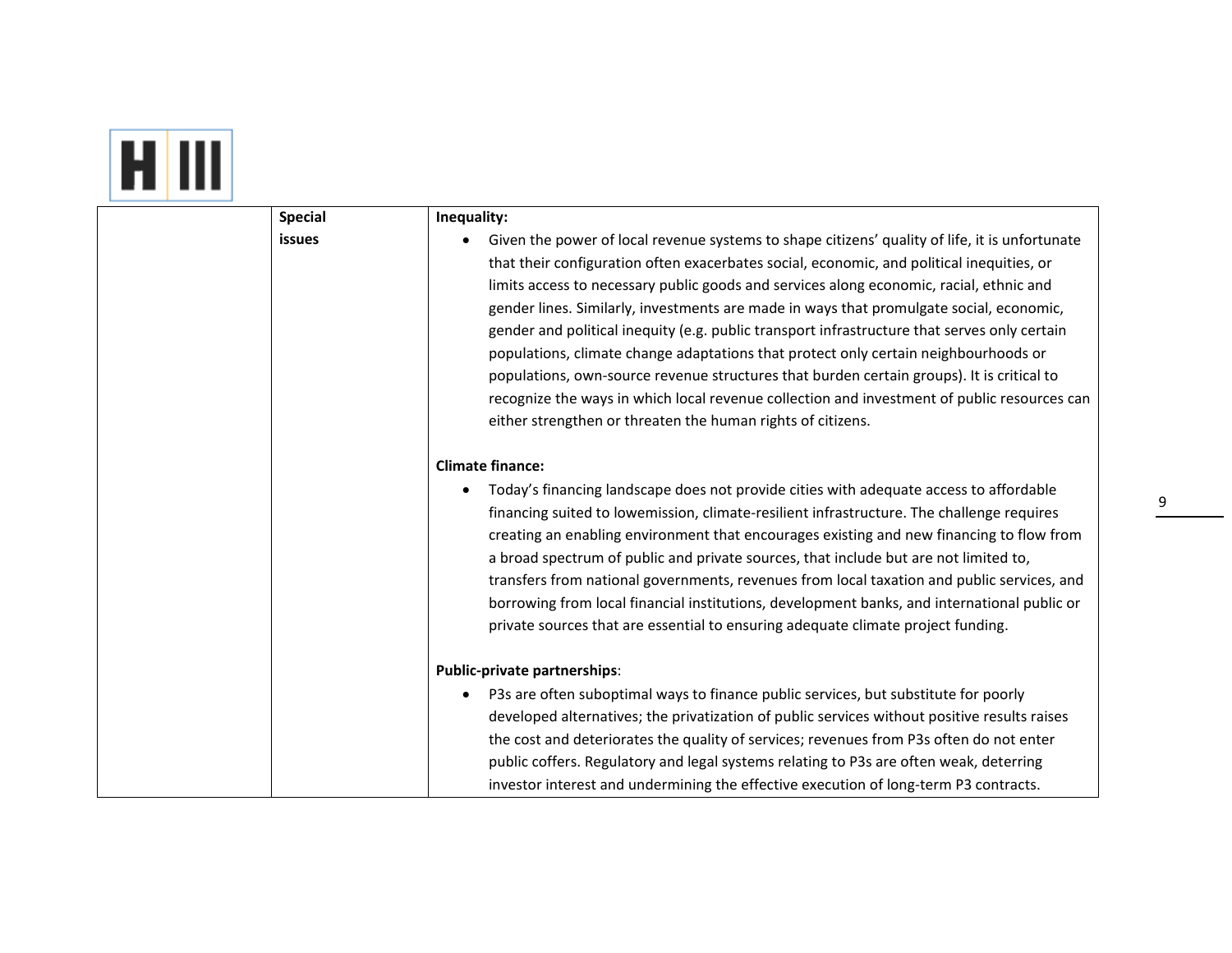|--|

|               |                 | Moreover, the cities that need additional capacity the most are often the least able to<br>negotiate successful P3s. Globally, the track record on municipal/urban P3s has been<br>decidedly mixed.                                                                                                                                                                                                                                                                                                                                                                                                                                                                                                                                                                           |
|---------------|-----------------|-------------------------------------------------------------------------------------------------------------------------------------------------------------------------------------------------------------------------------------------------------------------------------------------------------------------------------------------------------------------------------------------------------------------------------------------------------------------------------------------------------------------------------------------------------------------------------------------------------------------------------------------------------------------------------------------------------------------------------------------------------------------------------|
|               |                 | <b>Metropolitan financing:</b>                                                                                                                                                                                                                                                                                                                                                                                                                                                                                                                                                                                                                                                                                                                                                |
|               |                 | Across the developing world, large cities – and particularly megacities – are becoming<br>$\bullet$<br>increasingly metropolitan in character. Among other things, this raises horizontal<br>coordination financing challenges as the need to invest in cross-jurisdictional infrastructure<br>projects is becoming both pervasive and urgent. Often, financing instruments and<br>institutional modalities capable of addressing these needs do not exist, the consequence<br>being that core strategic infrastructure, vital to enhance both the productivity and the<br>accessibility of areas which are critical to countries' economic performance, often remains<br>underdeveloped.                                                                                     |
| 2. Priorities |                 |                                                                                                                                                                                                                                                                                                                                                                                                                                                                                                                                                                                                                                                                                                                                                                               |
|               | <b>Overview</b> | National and subnational governments must recognize their critical reliance on cities and<br>metropolitan areas as the economic engines driving their national economies. In order for a sound<br>fiscal foundation to be established under the world's cities, a basic policy and systems-<br>strengthening agenda needs to be prioritized globally. The implementation of this agenda should be<br>customized and take into account the local context: national and subnational rules of the game and<br>capacities; expenditure assignments and responsibilities; the character and quality of local<br>revenues; the character and quality of financial management systems; and the state of<br>development of municipal debt markets and municipalities' access to them. |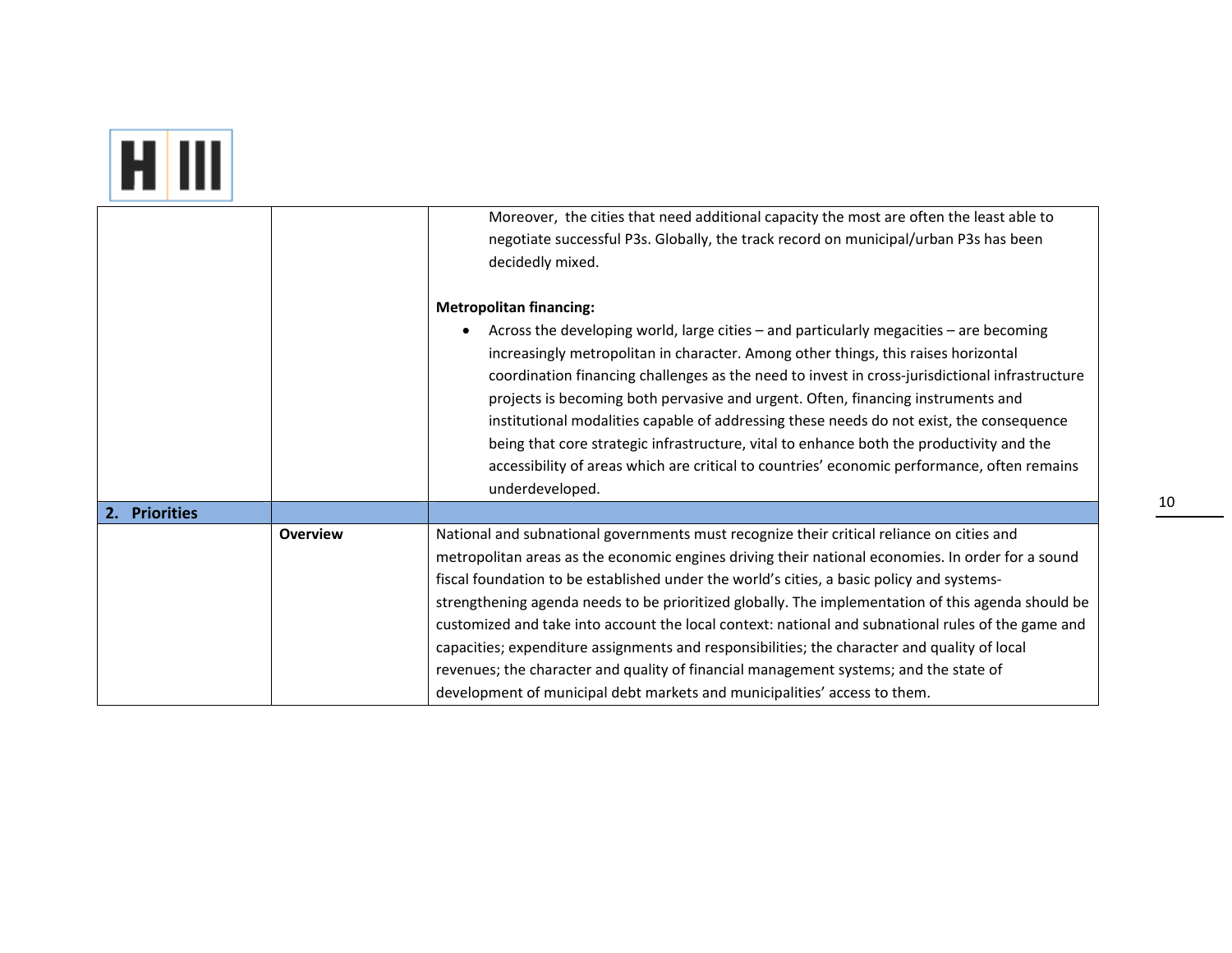# **ET IIII**

| <b>Rules of the</b> | National and subnational governments must commit to creating the right enabling framework to                           |
|---------------------|------------------------------------------------------------------------------------------------------------------------|
| Game and            | foster financially sound and stable local governments that are capable of meeting the needs of local                   |
| <b>Capacities</b>   | residents and the additional public responsibilities that devolve from national and subnational                        |
|                     | governments. Priority elements of this enabling framework include:                                                     |
|                     |                                                                                                                        |
|                     | A commitment to establishing and maintaining the rule of law.<br>$\bullet$                                             |
|                     | Clear definitions of the roles and responsibilities of each level of government.<br>٠                                  |
|                     | The legal and institutional frameworks required for effective local collection of own-source<br>$\bullet$<br>revenue.  |
|                     | Judicial mechanisms that have sufficient capacity to oversee the enforcement of rules and<br>$\bullet$                 |
|                     | contracts, and the adjudication of controversies, grievances, and disputes.                                            |
|                     | Efforts to minimize municipal fragmentation and to promote intergovernmental                                           |
|                     | coordination.                                                                                                          |
| <b>Expenditures</b> | Cities need some predictability of their expenditure assignments in order to effectively manage                        |
|                     | their finances. In addition, cities need to commit to maintaining discipline and fidelity in managing                  |
|                     | expenditures. Policy priorities to enable cities to better understand and manage their expenditures                    |
|                     | include:                                                                                                               |
|                     | Narrowing the disconnect between the devolution of expenditures and municipal<br>٠                                     |
|                     | resourcing, in other words, minimizing unfunded mandates or providing municipal                                        |
|                     | governments with funding avenues to meet such mandates.                                                                |
|                     | Strengthening national and subnational regulatory systems to bolster accountability and                                |
|                     | improve fiscal discipline.                                                                                             |
|                     | Strengthening local accountability systems to improve transparency and expenditure<br>$\bullet$                        |
|                     | efficiency.                                                                                                            |
|                     | Structuring intergovernmental transfers with incentives to build local capacity and improve<br>expenditure efficiency. |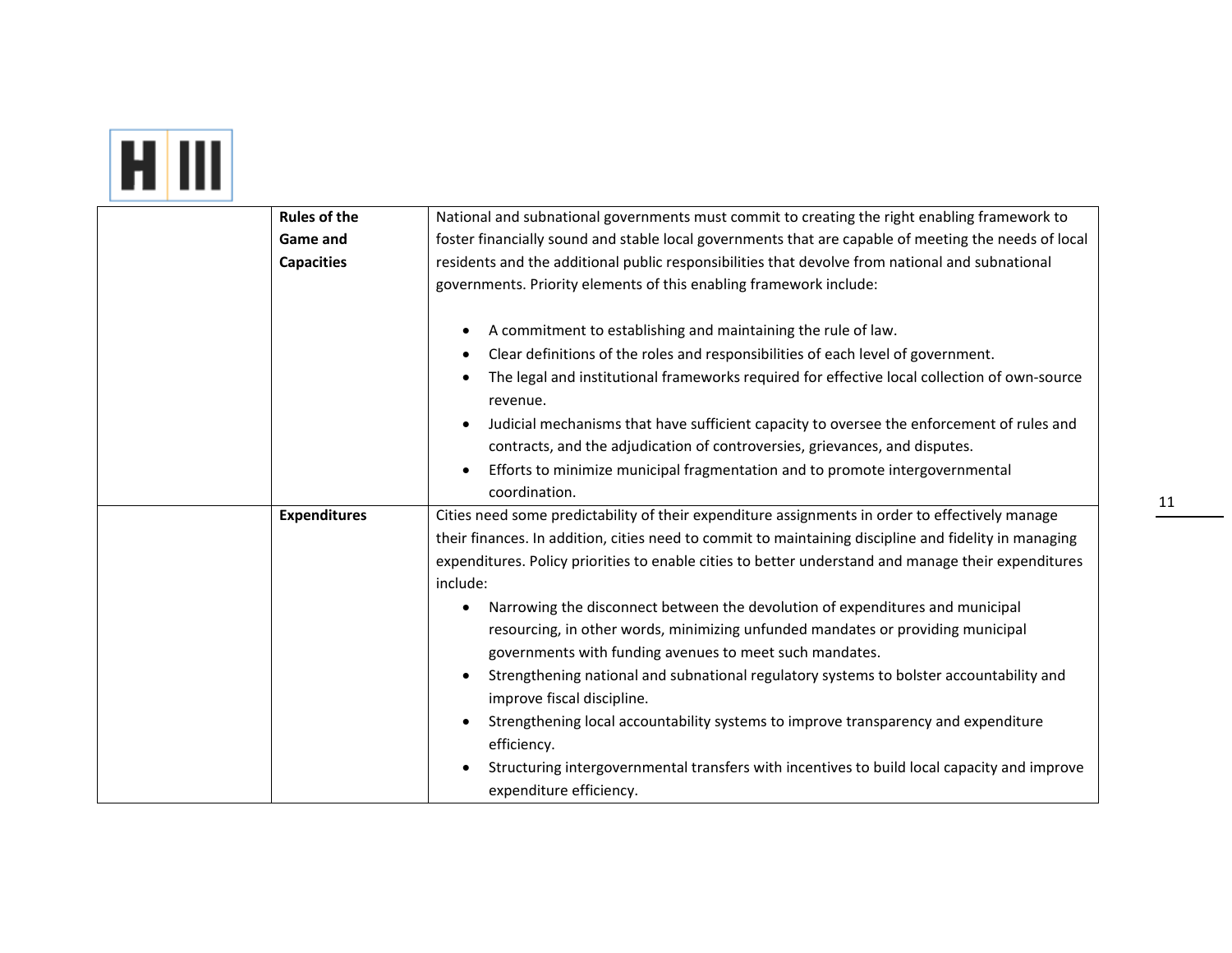## **ET III**

| <b>Revenues</b> | Strengthening collaboration between local land-use, economic development, and financial<br>planning.<br>Establishing national and international standards for reporting on expenditures.<br>Cities can only achieve fiscal health if they are able to establish and maintain sufficient revenues to<br>meet their expenditure needs. These include both reliable and predictable intergovernmental<br>transfers, and sustainable own-source revenues derived from a growing tax base, built through<br>effective planning and sound investments in local systems. Policy priorities to promote cities' ability<br>to establish and maintain sufficient revenue streams over the long term include: |
|-----------------|----------------------------------------------------------------------------------------------------------------------------------------------------------------------------------------------------------------------------------------------------------------------------------------------------------------------------------------------------------------------------------------------------------------------------------------------------------------------------------------------------------------------------------------------------------------------------------------------------------------------------------------------------------------------------------------------------|
|                 | Own-source revenues<br>Establishing local authority in base estimation and rate setting to support local autonomy<br>٠<br>for assembling revenues to meet obligations.<br>Promoting revenue regulations that are appropriate for country circumstances and/or<br>٠<br>administrative systems.<br>Improving capacities to accurately and equitably value tax bases.<br>٠<br>Supporting efforts to strengthen equitable and effective revenue collection methods.<br>Helping to grow and diversify local tax bases, including by extending the local tax net.<br>Promoting efficient and effective user fees, subsidies, and other charges.                                                          |
|                 | Intergovernmental transfers<br>Identifying alternative revenue sources to match devolved responsibilities.<br>٠<br>Establishing funding flows from national or subnational governments that keep pace with<br>$\bullet$<br>city investment and service-delivery burdens.<br>Building local capacity to comply with provisions of intergovernmental transfers and other<br>subsidies.                                                                                                                                                                                                                                                                                                               |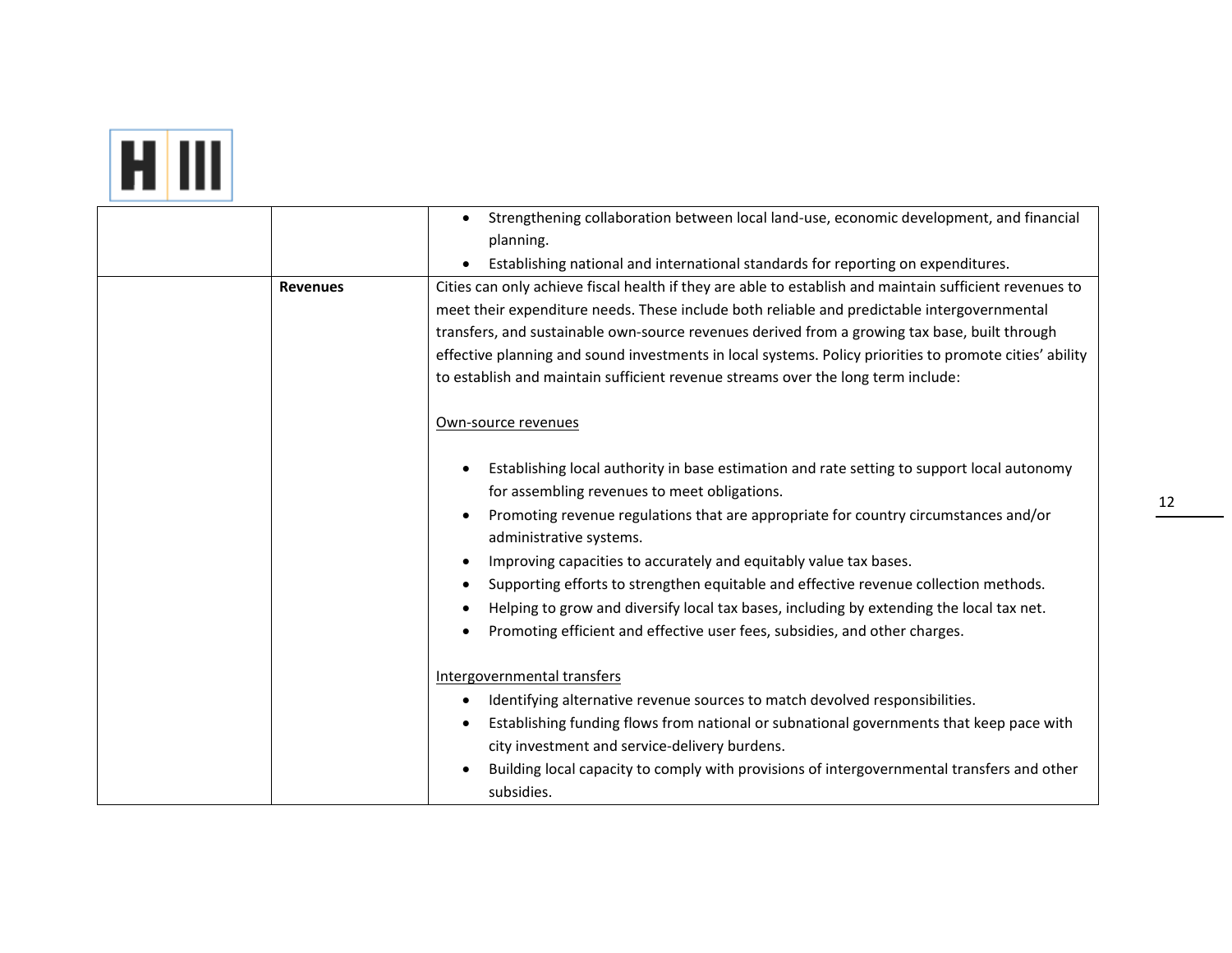|--|

|                  | Limiting conditional grants in favour of less restrictive funding, once local accountability is<br>established.<br>Minimizing conflicting objectives among different transfers, grants, and other revenue<br>$\bullet$<br>sources.<br>Reducing delays in payments to local governments to minimize cash-flow problems and<br>difficulties in expenditure planning.<br>Establishing allocation rules for intergovernmental transfers that better support the |
|------------------|-------------------------------------------------------------------------------------------------------------------------------------------------------------------------------------------------------------------------------------------------------------------------------------------------------------------------------------------------------------------------------------------------------------------------------------------------------------|
|                  | expenditure and infrastructure needs of municipal governments.                                                                                                                                                                                                                                                                                                                                                                                              |
| <b>Financial</b> | In order for local governments to steward resources effectively, maintain good relationships with                                                                                                                                                                                                                                                                                                                                                           |
| management       | higher levels of government, and establish the fiscal transparency and accountability that maintains<br>the social contract between citizens and local government, attention must be paid to improving                                                                                                                                                                                                                                                      |
|                  | both local financial management practices and the systems that support them. Policy priorities for                                                                                                                                                                                                                                                                                                                                                          |
|                  | the promotion of better local financial management include:                                                                                                                                                                                                                                                                                                                                                                                                 |
|                  | Investments in building sound financial management, cash management, and planning<br>$\bullet$                                                                                                                                                                                                                                                                                                                                                              |
|                  | capacity.                                                                                                                                                                                                                                                                                                                                                                                                                                                   |
|                  | Providing technical support to implement more sophisticated financial management<br>$\bullet$                                                                                                                                                                                                                                                                                                                                                               |
|                  | practices, including multi-year budgeting and capital investment planning, cash                                                                                                                                                                                                                                                                                                                                                                             |
|                  | management and sustainable asset management and maintenance.                                                                                                                                                                                                                                                                                                                                                                                                |
|                  | Promoting uniform standards to homogenize heterogeneous data collection and accounting<br>$\bullet$<br>practices, and minimize variations in quality and consistency of reporting and auditing.                                                                                                                                                                                                                                                             |
|                  | Helping to acquire, implement and utilize information systems for efficient financial<br>$\bullet$                                                                                                                                                                                                                                                                                                                                                          |
|                  | management.                                                                                                                                                                                                                                                                                                                                                                                                                                                 |
|                  | Setting up systems for the regular monitoring and oversight of municipal finances.                                                                                                                                                                                                                                                                                                                                                                          |
|                  |                                                                                                                                                                                                                                                                                                                                                                                                                                                             |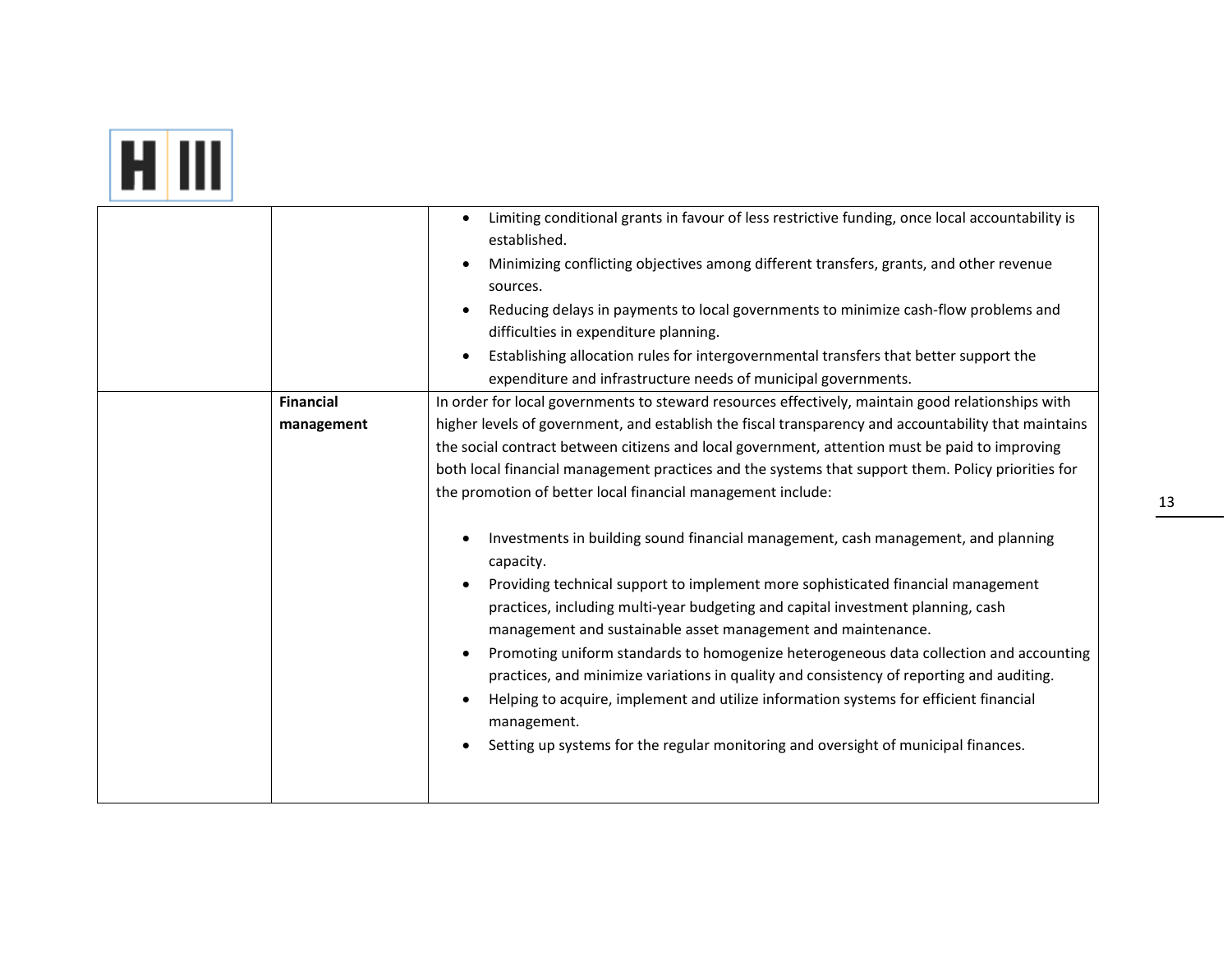| <b>Borrowing</b> | Cities will face increasing pressures to make long term investments in expensive infrastructure in<br>order to meet the needs of citizens and to maintain the competitiveness of their local economies in<br>global markets. This will require expanded access to private finance and capital markets. In order to<br>close the gap for the thousands of cities that cannot access municipal debt markets, national<br>governments will need to help build the creditworthiness of their local governments, and develop<br>the legal framework and institutions that are necessary to establish a primary and secondary capital<br>market. Policy priorities to help cities to manage borrowing and responsibly access debt markets<br>include:<br>Developing effective national regulatory and legal frameworks which expand municipal<br>$\bullet$<br>debt markets where risk is appropriately allocated and properly priced<br>Developing domestic institutions and municipal debt instruments designed to give local<br>$\bullet$<br>governments experience managing debt so that they can access financial markets<br>responsibly.<br>Removing limitations and strengthening access by municipalities to revenues so that<br>$\bullet$<br>municipalities can use such revenues to secure and service debt.<br>Improving the ability of cities to manage their finances and provide financial data which<br>investors can understand and rely upon.<br>Increasing the supply of capital in broader domestic capital markets.<br>$\bullet$<br>Developing fiscal disclosure systems that allow citizens, investors, and capital market<br>$\bullet$<br>participants the ability to assess the credit worthiness of municipal borrowers and helps<br>local governments monitor changes in their debt profile to avoid structural fiscal<br>imbalances or insolvency when they begin to issue debt. |
|------------------|-----------------------------------------------------------------------------------------------------------------------------------------------------------------------------------------------------------------------------------------------------------------------------------------------------------------------------------------------------------------------------------------------------------------------------------------------------------------------------------------------------------------------------------------------------------------------------------------------------------------------------------------------------------------------------------------------------------------------------------------------------------------------------------------------------------------------------------------------------------------------------------------------------------------------------------------------------------------------------------------------------------------------------------------------------------------------------------------------------------------------------------------------------------------------------------------------------------------------------------------------------------------------------------------------------------------------------------------------------------------------------------------------------------------------------------------------------------------------------------------------------------------------------------------------------------------------------------------------------------------------------------------------------------------------------------------------------------------------------------------------------------------------------------------------------------------------------------------------------------------------------------------------------|

an boo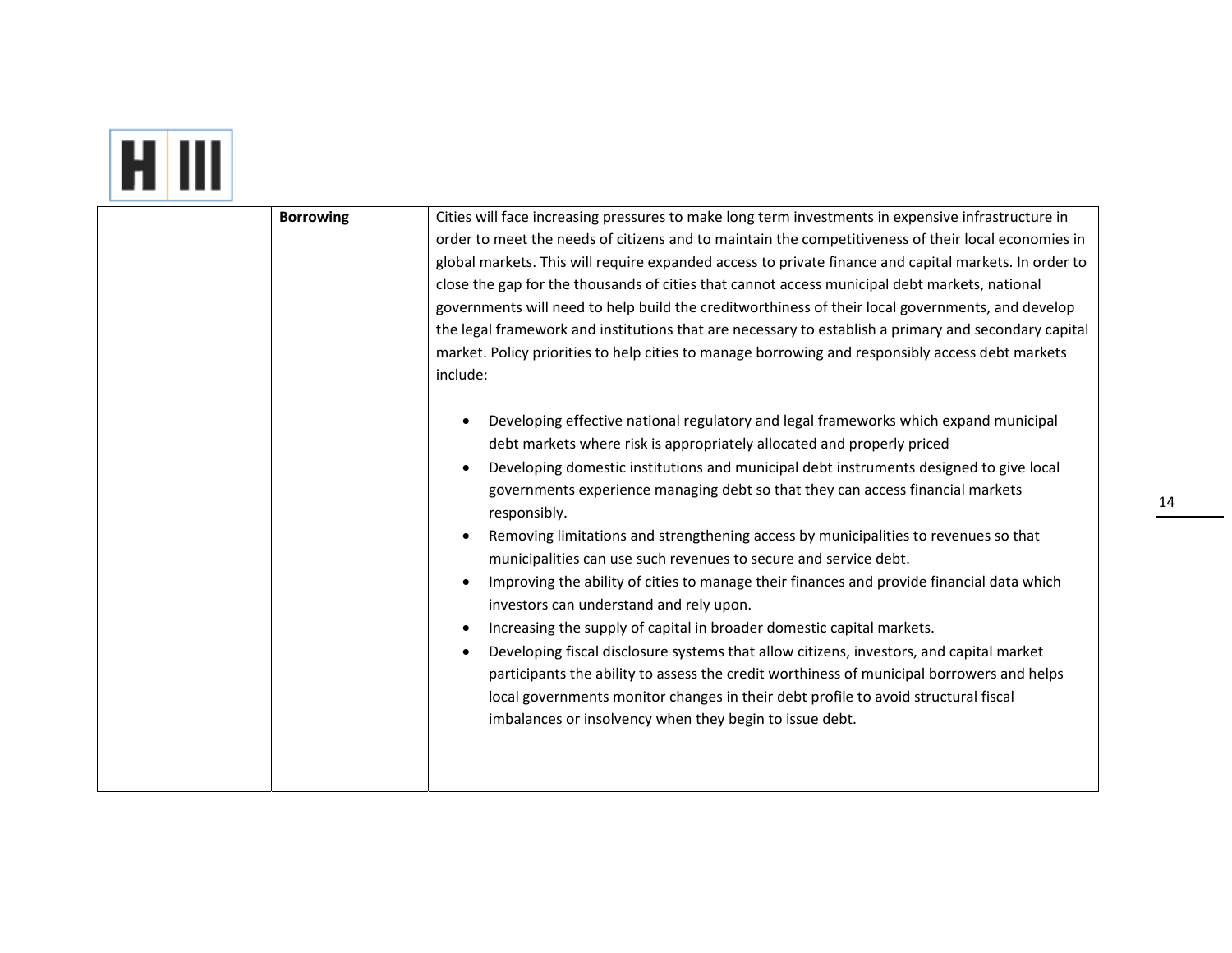| <b>Special</b> | Inequality:                                                                                                                                                                                            |
|----------------|--------------------------------------------------------------------------------------------------------------------------------------------------------------------------------------------------------|
| <b>issues</b>  | Configuring own source revenue portfolios to reduce social and economic inequities.                                                                                                                    |
|                | Evaluating investments to determine whether they promote social, economic, gender and<br>political equality.                                                                                           |
|                | <b>Climate finance:</b>                                                                                                                                                                                |
|                | Establishing systems that allow municipal governments to access capital from a broad spectrum of<br>public and private sources to invest in climate adaptation that does not place unreasonable fiscal |
|                | burdens on local governments.                                                                                                                                                                          |
|                | Establishing new mechanisms that support climate change mitigation that provides revenue                                                                                                               |
|                | for cities that succeed in reducing GHG emissions.                                                                                                                                                     |
|                | Public-private partnerships:                                                                                                                                                                           |
|                | Ensuring that P3s are fit for purpose-e.g. the activities that are funded through P3s are<br>appropriate for this funding structure.                                                                   |
|                | Developing strengthened regulatory frameworks for municipal P3s.                                                                                                                                       |
|                | Supporting the development of advisory capacity for municipalities pursuing P3s.                                                                                                                       |
|                | <b>Metropolitan financing:</b>                                                                                                                                                                         |
|                | Building on models developed in the US and elsewhere, develop financial and institutional<br>modalities whichprovide the means and incentives for municipal governments within                         |
|                | "metropolitanizing" areas to collaborate on financing strategic metropolitan infrastructure.                                                                                                           |
|                |                                                                                                                                                                                                        |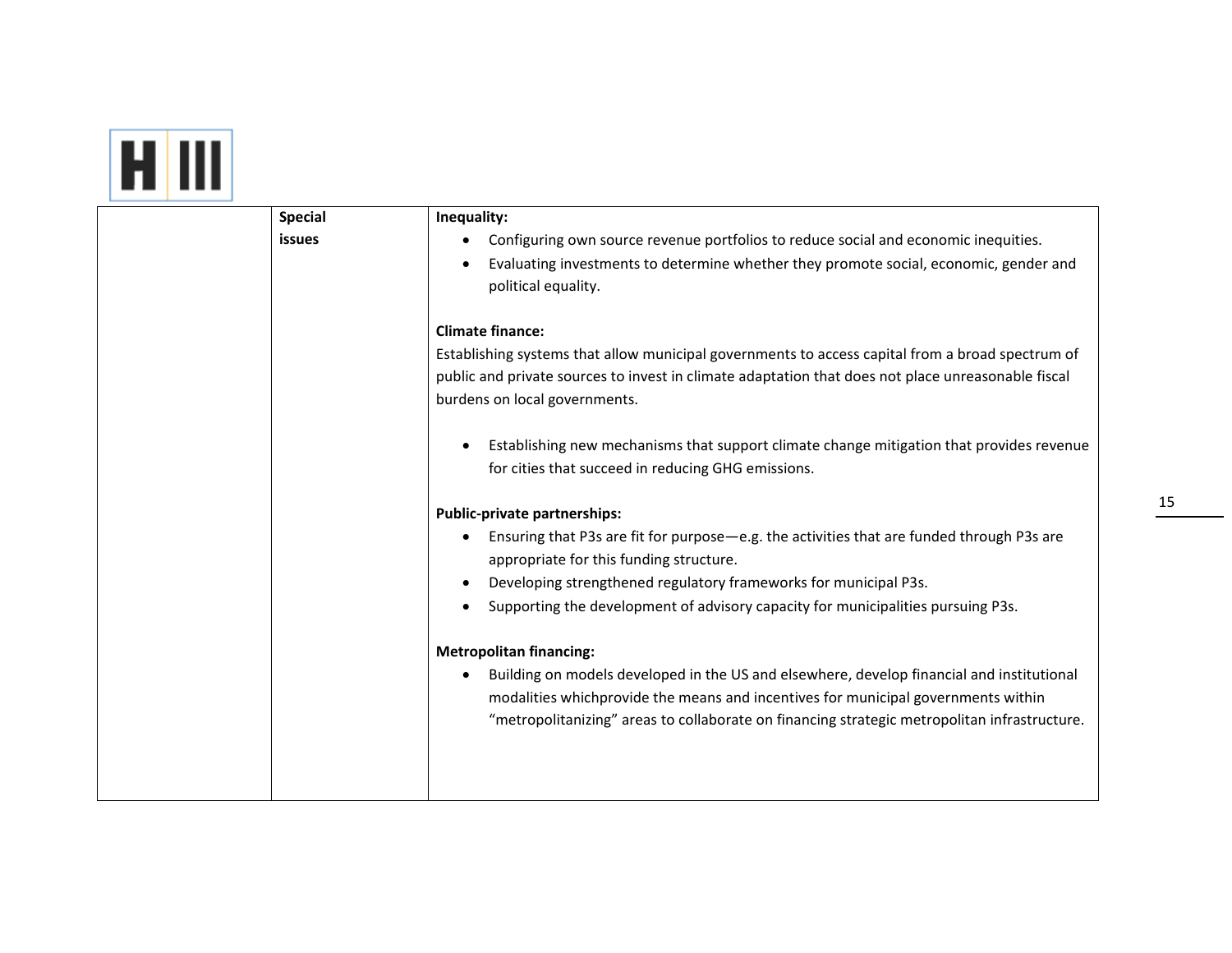

| 3. Implementation |                 |                                                                                                           |
|-------------------|-----------------|-----------------------------------------------------------------------------------------------------------|
|                   | <b>Overview</b> | Most of the key policy decisions that enable more robust municipal financing systems are the              |
|                   |                 | responsibility of higher levels of government. Moreover, as with the other dimensions of local and        |
|                   |                 | intergovernmental systems (administrative and political), reform of municipal financial systems is        |
|                   |                 | largely driven and determined by national political factors. Efforts to implement proposals for           |
|                   |                 | improved municipal finance performance must recognize that while such reforms can - and do -              |
|                   |                 | draw on international practice and generic policy objectives, reform processes and outcomes tend          |
|                   |                 | to be country-specific. International coalitions of stakeholders with vested interests in improved        |
|                   |                 | outcomes (e.g. Local Government Associations) can be useful in providing support to these                 |
|                   |                 | processes, but ultimately successful reform will require enduring engagement at the country level         |
|                   |                 | through which specific solutions are forged within the limits of what is politically and legally feasible |
|                   |                 | at any given point. In order to implement policies to promote fiscally healthy municipal                  |
|                   |                 | governments it is imperative, first and foremost, to meet municipalities where they are in the five       |
|                   |                 | focus areas: rules of the game and capacities, expenditures, revenues, financial management, and          |
|                   |                 | borrowing. When international or domestic agencies bring resources, along with technical                  |
|                   |                 | assistance and training, the latter cannot be based on standard models or procedures but must take        |
|                   |                 | into consideration local (territorial) particularities.                                                   |
|                   |                 |                                                                                                           |
|                   |                 | It also is useful to remember that other national and global policies, such as the reporting              |
|                   |                 | frameworks for SDG11 or COP21 can be leveraged to guide implementation of municipal finance               |
|                   |                 | interventions. However, it will be extremely important that                                               |
|                   |                 | when national governments commit to international or global agreements, they do not devolve               |
|                   |                 | responsibility for complying with the agreements to lower levels of government as unfunded                |
|                   |                 | mandates.                                                                                                 |
|                   |                 |                                                                                                           |
|                   |                 |                                                                                                           |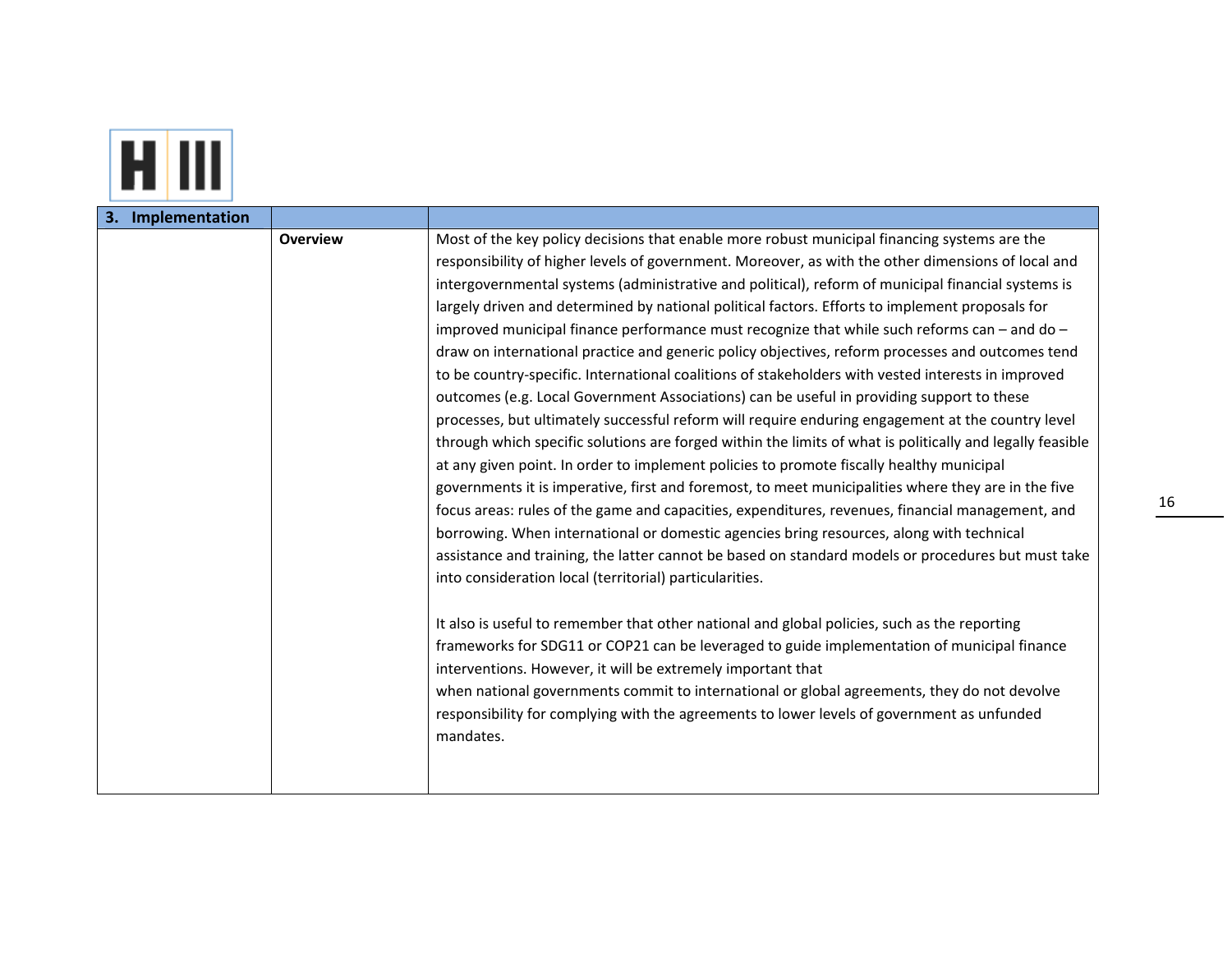## **FILID**

| <b>Rules of the</b> | National governments and development partners need to expand their support of local government                                           |
|---------------------|------------------------------------------------------------------------------------------------------------------------------------------|
| Game and            | capacity-building programmes, drawing on experience of effective international practice in recent                                        |
| <b>Capacities</b>   | decades. National experiences with establishing successful enabling frameworks to foster financially                                     |
|                     | sound and stable local governments should be documented and shared. These can assist other                                               |
|                     | national governments to design and implement their own frameworks.                                                                       |
|                     | Other proposals for implementing a municipal finance agenda include:                                                                     |
|                     | Studying and sharing international experience with defining and codifying the roles and<br>responsibilities of each level of government. |
|                     | Studying and sharing various national experiences with legal and institutional frameworks                                                |
|                     | for effective collection of own-source revenues.                                                                                         |
|                     | Documenting and sharing international experience with judicial mechanisms to oversee the                                                 |
|                     | enforcement of rules and contracts.                                                                                                      |
|                     | Documenting and sharing international experience with procedures for adjudicating                                                        |
|                     | competing claims, resolving grievances, and settling disputes in municipal finance.                                                      |
|                     | Documenting and disseminating examinations of international experience with efforts to                                                   |
|                     | minimize municipal fragmentation and to promote intergovernmental coordination.                                                          |
|                     | Developing technical assistance modules to provide training and assistance to national,                                                  |
|                     | subnational and local governments to help establish and implement effective rules of the                                                 |
|                     | game and to ensure that local government officials are well supported in undertaking                                                     |
|                     | implementation and evaluating progress.                                                                                                  |
| <b>Expenditures</b> | Local governments need to implement measures that help them to plan and predict the                                                      |
|                     | expenditures necessary to maintain provision of basic public goods and services that are required                                        |
|                     | by their residents. This will guide their efforts to secure the revenues necessary to cover these                                        |
|                     | expenditures. In addition, they will need to implement measures that lead to better expenditure                                          |
|                     | efficiency and coordination among other levels of government and institutional partners (land use                                        |
|                     | planning, economic development agencies, civic partners). Specific proposals for implementing                                            |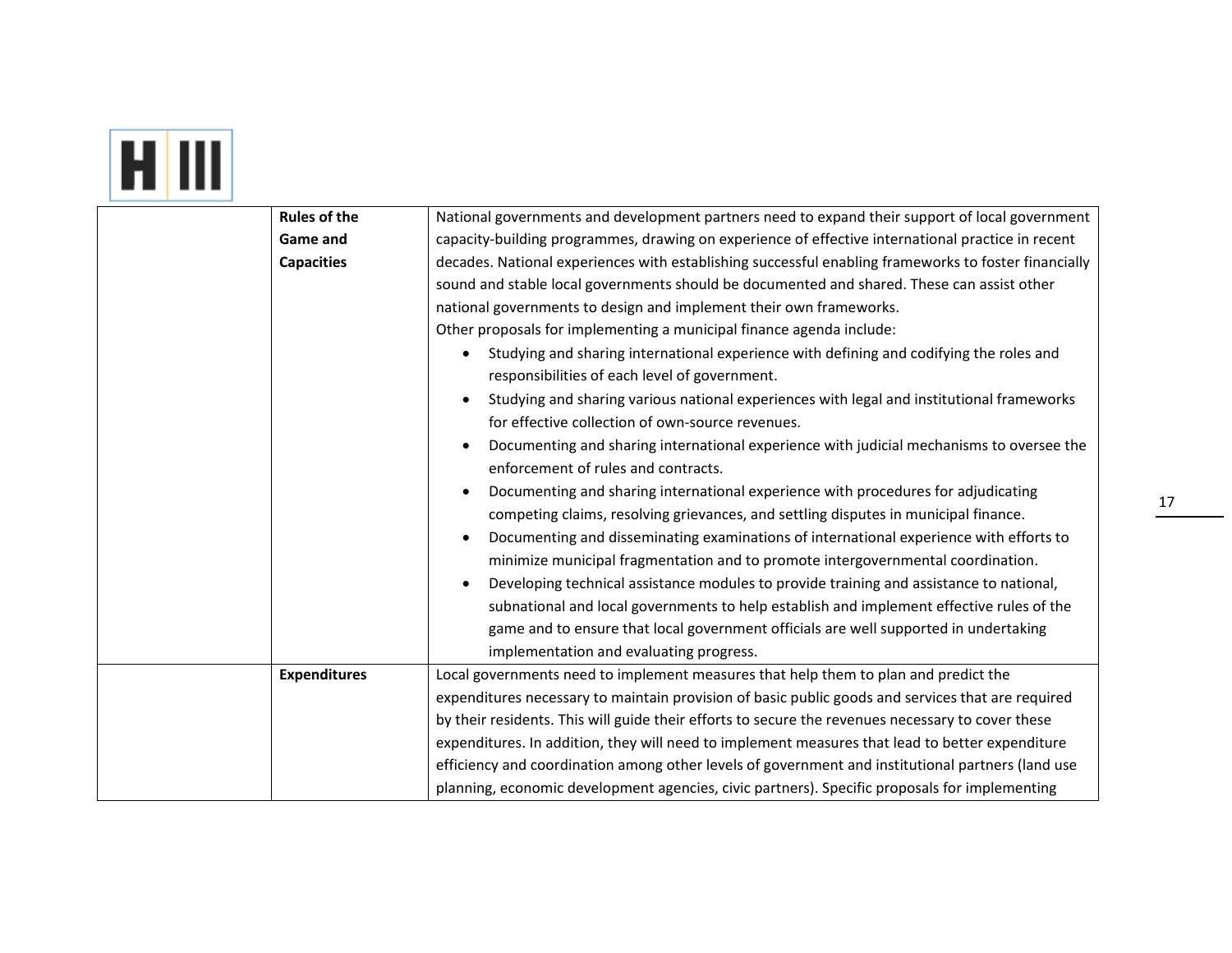# **HIII**

|                 | better practices around expenditures within a municipal finance agenda include:                                                                                                                                                                                                                                                                                                                                                                                                                                                                                                                                                                                                                                                                                                                                                                                                                                                                                                                                                                                                                                                                                                                                                                                                                                                                                          |
|-----------------|--------------------------------------------------------------------------------------------------------------------------------------------------------------------------------------------------------------------------------------------------------------------------------------------------------------------------------------------------------------------------------------------------------------------------------------------------------------------------------------------------------------------------------------------------------------------------------------------------------------------------------------------------------------------------------------------------------------------------------------------------------------------------------------------------------------------------------------------------------------------------------------------------------------------------------------------------------------------------------------------------------------------------------------------------------------------------------------------------------------------------------------------------------------------------------------------------------------------------------------------------------------------------------------------------------------------------------------------------------------------------|
|                 | Closing devolution lags and/or incoherent intergovernmental systems that undermine<br>capacities and incentives for effective local urban development and management.<br>Where expenditure assignments have been devolved to local governments, establish the<br>$\bullet$<br>authorities and identify the resources needed to discharge mandates and meet these<br>obligations.<br>Devolve expenditure assignments in line with the subsidiary principle. Where this is not<br>constitutionally possible, or is politically infeasible, narrow the gap between the devolution<br>of expenditures and municipal resourcing (i.e. reduce unfunded mandates).<br>Strengthen local (bottom-up) accountability systems (e.g. participatory budgeting;<br>$\bullet$<br>transparency in local procurement) to strengthen incentives for improving expenditure<br>efficiency and promoting expenditure equity.<br>Strengthen national (top-down) accountability systems (e.g. the scope, timing and<br>effectiveness of municipal financial audits) to strengthen incentives for improving<br>expenditure efficiency.<br>Use fiscal instruments - such as performance grants - to strengthen incentives for<br>$\bullet$<br>improving expenditure efficiency.<br>Strengthen collaboration among local land-use planning, economic development efforts<br>and financial planning |
|                 |                                                                                                                                                                                                                                                                                                                                                                                                                                                                                                                                                                                                                                                                                                                                                                                                                                                                                                                                                                                                                                                                                                                                                                                                                                                                                                                                                                          |
| <b>Revenues</b> | Local governments need to establish regular, predictable, and diversified revenue bases. These                                                                                                                                                                                                                                                                                                                                                                                                                                                                                                                                                                                                                                                                                                                                                                                                                                                                                                                                                                                                                                                                                                                                                                                                                                                                           |
|                 | sources should include a healthy mix of own-source revenues and reliable intergovernmental                                                                                                                                                                                                                                                                                                                                                                                                                                                                                                                                                                                                                                                                                                                                                                                                                                                                                                                                                                                                                                                                                                                                                                                                                                                                               |
|                 | transfers. Specific proposals for implementing a municipal finance agenda focusing on revenues                                                                                                                                                                                                                                                                                                                                                                                                                                                                                                                                                                                                                                                                                                                                                                                                                                                                                                                                                                                                                                                                                                                                                                                                                                                                           |
|                 | include:                                                                                                                                                                                                                                                                                                                                                                                                                                                                                                                                                                                                                                                                                                                                                                                                                                                                                                                                                                                                                                                                                                                                                                                                                                                                                                                                                                 |
|                 | Reform of intergovernmental fiscal systems to expand own revenue sources, especially                                                                                                                                                                                                                                                                                                                                                                                                                                                                                                                                                                                                                                                                                                                                                                                                                                                                                                                                                                                                                                                                                                                                                                                                                                                                                     |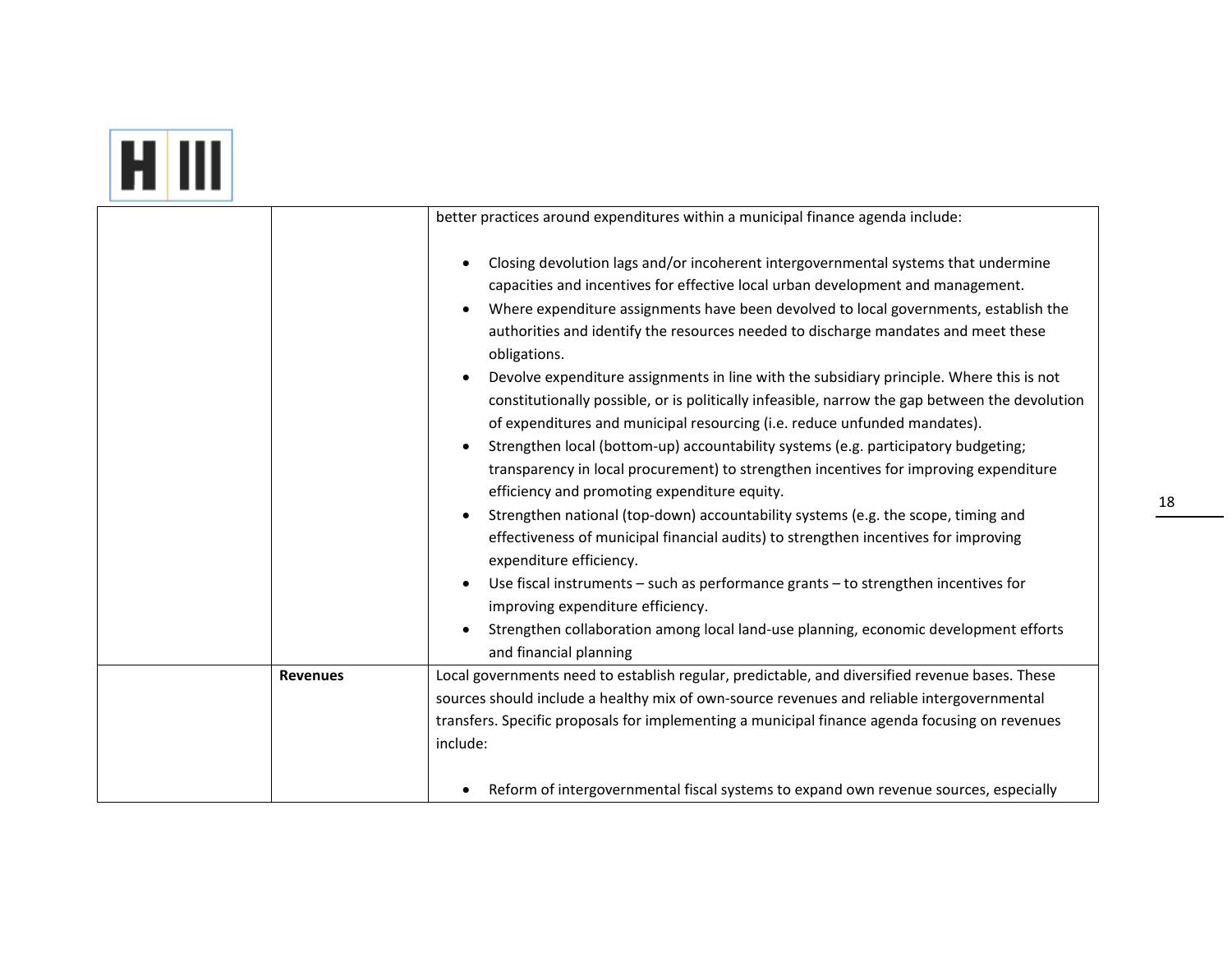|--|

| where these are particularly appropriate for the financing of local governments (e.g.<br>property tax).<br>Increased devolution of base, rate and tariff setting powers to local governments over<br>$\bullet$<br>revenue sources which have been devolved to them.<br>Modernization of regulations pertaining to local revenue systems drawing on good<br>$\bullet$<br>international practice (e.g. for property tax, allow for mass valuation methods rather than<br>individual parcel valuation), improved use of technology (e.g. tax/user charge payment by<br>cellphone), and capacity-building.<br>Increase knowledge of and capacity to use land-based financing tools to generate revenue<br>$\bullet$<br>and credit (e.g. value capture, property tax, land value tax).<br>Ensure that aggregate value of fiscal transfers closes rather than widens the gap between<br>$\bullet$<br>expenditure and revenue assignments.<br>Grant design should be based on output-oriented formulae and transparently allocated,<br>with the formulae reflecting clear policy choices within the parameters of fiscal constraints<br>and affording the appropriate level of local discretion to minimize the proliferation of<br>multiple conditional grants.<br>Incorporate performance-based grants and transfers, to fund and prioritize local capacity<br>$\bullet$<br>building.<br>Strengthen systems to ensure that fiscal grants to local governments are transferred<br>efficiently and in the amounts due to them.<br><b>Financial</b><br>Specific policy proposals for implementing better local financial management include building<br>systems and local capacity in the following categories:<br>management<br>Planning and budgeting.<br>$\bullet$<br>Accounting, reporting and auditing.<br>Cash/Liquidity management. |  |  |
|------------------------------------------------------------------------------------------------------------------------------------------------------------------------------------------------------------------------------------------------------------------------------------------------------------------------------------------------------------------------------------------------------------------------------------------------------------------------------------------------------------------------------------------------------------------------------------------------------------------------------------------------------------------------------------------------------------------------------------------------------------------------------------------------------------------------------------------------------------------------------------------------------------------------------------------------------------------------------------------------------------------------------------------------------------------------------------------------------------------------------------------------------------------------------------------------------------------------------------------------------------------------------------------------------------------------------------------------------------------------------------------------------------------------------------------------------------------------------------------------------------------------------------------------------------------------------------------------------------------------------------------------------------------------------------------------------------------------------------------------------------------------------------------------------------------------------------|--|--|
|                                                                                                                                                                                                                                                                                                                                                                                                                                                                                                                                                                                                                                                                                                                                                                                                                                                                                                                                                                                                                                                                                                                                                                                                                                                                                                                                                                                                                                                                                                                                                                                                                                                                                                                                                                                                                                    |  |  |
|                                                                                                                                                                                                                                                                                                                                                                                                                                                                                                                                                                                                                                                                                                                                                                                                                                                                                                                                                                                                                                                                                                                                                                                                                                                                                                                                                                                                                                                                                                                                                                                                                                                                                                                                                                                                                                    |  |  |
|                                                                                                                                                                                                                                                                                                                                                                                                                                                                                                                                                                                                                                                                                                                                                                                                                                                                                                                                                                                                                                                                                                                                                                                                                                                                                                                                                                                                                                                                                                                                                                                                                                                                                                                                                                                                                                    |  |  |
|                                                                                                                                                                                                                                                                                                                                                                                                                                                                                                                                                                                                                                                                                                                                                                                                                                                                                                                                                                                                                                                                                                                                                                                                                                                                                                                                                                                                                                                                                                                                                                                                                                                                                                                                                                                                                                    |  |  |
|                                                                                                                                                                                                                                                                                                                                                                                                                                                                                                                                                                                                                                                                                                                                                                                                                                                                                                                                                                                                                                                                                                                                                                                                                                                                                                                                                                                                                                                                                                                                                                                                                                                                                                                                                                                                                                    |  |  |
|                                                                                                                                                                                                                                                                                                                                                                                                                                                                                                                                                                                                                                                                                                                                                                                                                                                                                                                                                                                                                                                                                                                                                                                                                                                                                                                                                                                                                                                                                                                                                                                                                                                                                                                                                                                                                                    |  |  |
|                                                                                                                                                                                                                                                                                                                                                                                                                                                                                                                                                                                                                                                                                                                                                                                                                                                                                                                                                                                                                                                                                                                                                                                                                                                                                                                                                                                                                                                                                                                                                                                                                                                                                                                                                                                                                                    |  |  |
|                                                                                                                                                                                                                                                                                                                                                                                                                                                                                                                                                                                                                                                                                                                                                                                                                                                                                                                                                                                                                                                                                                                                                                                                                                                                                                                                                                                                                                                                                                                                                                                                                                                                                                                                                                                                                                    |  |  |
|                                                                                                                                                                                                                                                                                                                                                                                                                                                                                                                                                                                                                                                                                                                                                                                                                                                                                                                                                                                                                                                                                                                                                                                                                                                                                                                                                                                                                                                                                                                                                                                                                                                                                                                                                                                                                                    |  |  |
|                                                                                                                                                                                                                                                                                                                                                                                                                                                                                                                                                                                                                                                                                                                                                                                                                                                                                                                                                                                                                                                                                                                                                                                                                                                                                                                                                                                                                                                                                                                                                                                                                                                                                                                                                                                                                                    |  |  |
|                                                                                                                                                                                                                                                                                                                                                                                                                                                                                                                                                                                                                                                                                                                                                                                                                                                                                                                                                                                                                                                                                                                                                                                                                                                                                                                                                                                                                                                                                                                                                                                                                                                                                                                                                                                                                                    |  |  |
|                                                                                                                                                                                                                                                                                                                                                                                                                                                                                                                                                                                                                                                                                                                                                                                                                                                                                                                                                                                                                                                                                                                                                                                                                                                                                                                                                                                                                                                                                                                                                                                                                                                                                                                                                                                                                                    |  |  |
|                                                                                                                                                                                                                                                                                                                                                                                                                                                                                                                                                                                                                                                                                                                                                                                                                                                                                                                                                                                                                                                                                                                                                                                                                                                                                                                                                                                                                                                                                                                                                                                                                                                                                                                                                                                                                                    |  |  |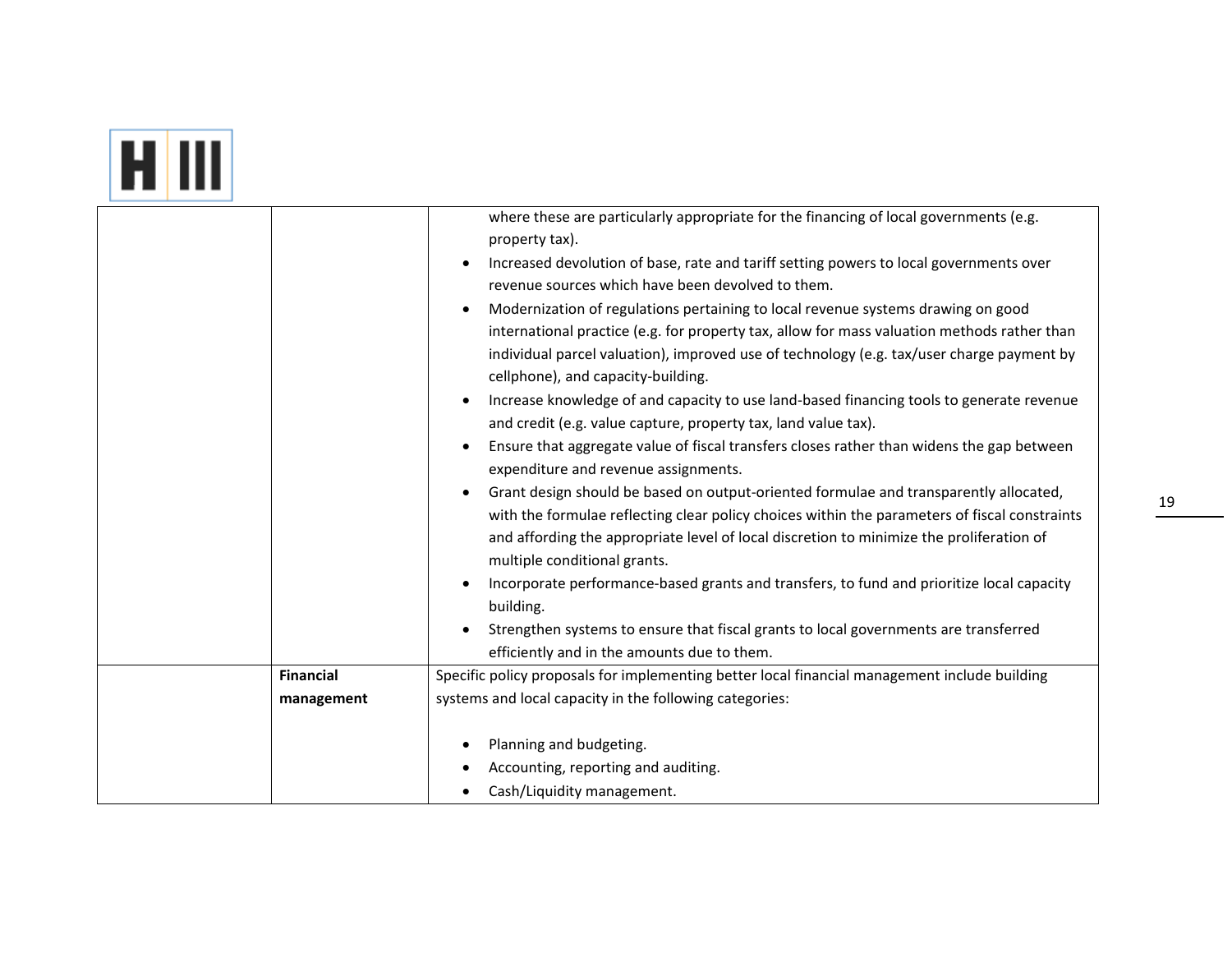|--|

|                  | Procurement planning, and contract management.<br>$\bullet$                                               |
|------------------|-----------------------------------------------------------------------------------------------------------|
|                  | Asset management and maintenance.<br>$\bullet$                                                            |
|                  | Transparency and data collection/reporting with attention paid to sufficient disaggregation               |
|                  | to allow for an assessment of the social impacts of expenditures.                                         |
|                  | Enhanced administrative capacity by developing and enhancing education (human capital                     |
|                  | development) in public management, public finance, public policy analysis, public                         |
|                  | budgeting, and the impact of various public finance decisions using social equity analyses.               |
| <b>Borrowing</b> | A range of interconnected actions is necessary to implement better access to borrowing and                |
|                  | practices involving municipal debt:                                                                       |
|                  |                                                                                                           |
|                  | The development, in the many countries which lack them, of robust regulatory frameworks<br>$\bullet$      |
|                  | governing municipal debt, focusing on ex ante rules governing the debt issuance and ex                    |
|                  | post rules governing obligations and events in the case of default in order to support the                |
|                  | sustained expansion of primary and secondary capital markets.                                             |
|                  | Developing disclosure frameworks for debt obligations that provide access to fiscal data for<br>$\bullet$ |
|                  | local governments to allow officials to track their changing debt profile, and allows the                 |
|                  | capital markets to assess the credit and liquidity profile of the local government as an issuer           |
|                  | of securities.                                                                                            |
|                  | Development of bond pooling and credit enhancement mechanisms can be considered, but<br>$\bullet$         |
|                  | should be treated with caution due to practical difficulties and potential unintended                     |
|                  | consequences of leading to a commoditized or homogenous market that masks credit risk.                    |
|                  | Where appropriate, provide graduated access to capital, enabling municipalities to access<br>$\bullet$    |
|                  | credit markets under the umbrella of larger institutions in contexts in which municipalities              |
|                  | lack direct access to capital markets.                                                                    |
|                  |                                                                                                           |